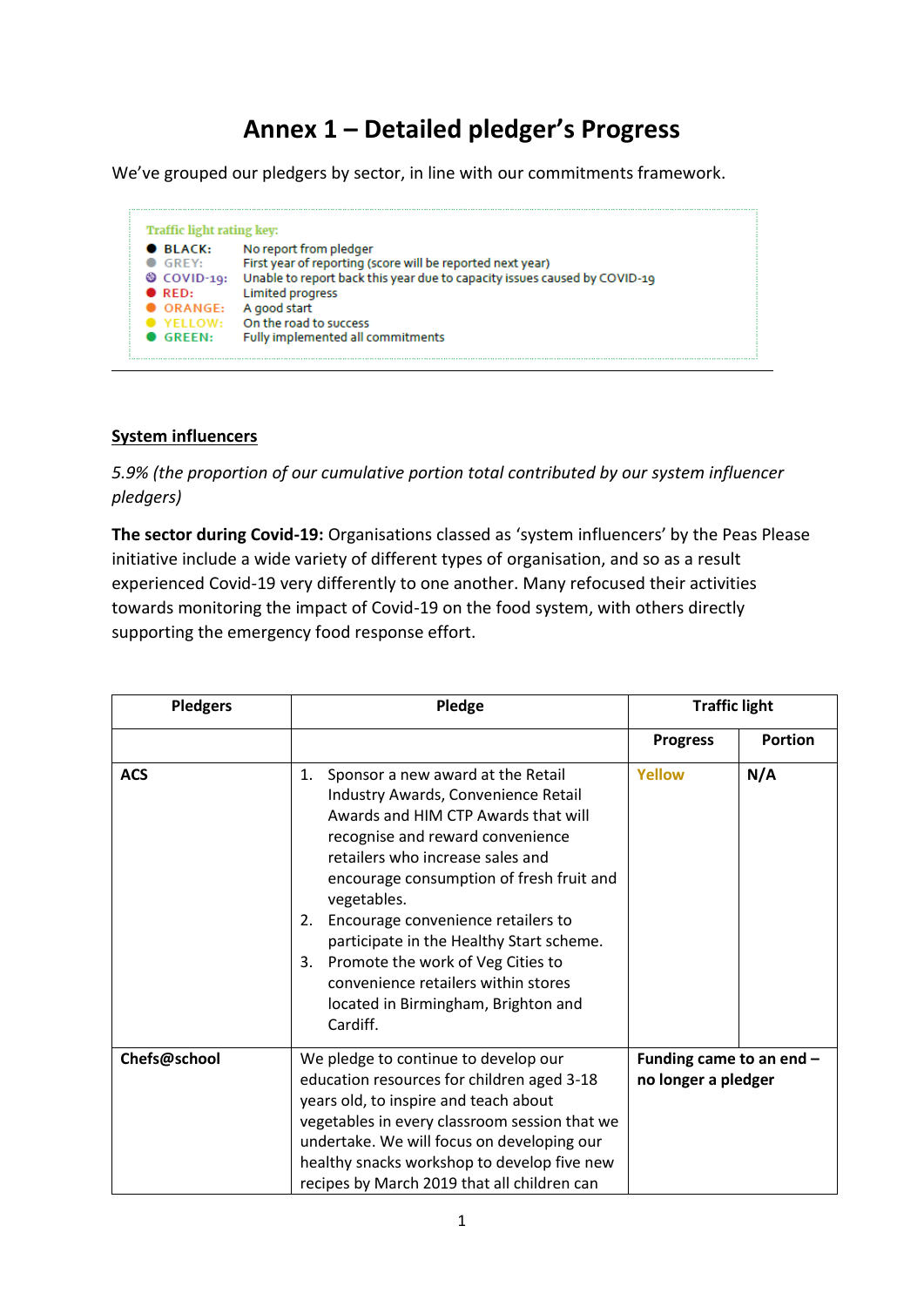|                                   | undertake within schools and at home. We<br>will deliver 20 (approx 1200 pupils) full school<br>workshops by October 2019. We will develop<br>and grow the Soupathon project, which<br>encourages children to use vegetables and<br>gain the skills to make soup from scratch,<br>whilst reducing food waste using leftovers.<br>We will introduce a target of 5,000 young<br>people who will have learned these skills by<br>October 2019. This initiative will be backed up<br>with four new soup recipes We will develop<br>these new recipes as vegetable based soups,<br>utilising easily accessible seasonable<br>vegetables, with a focus on recipes for<br>schools that are growing crops and how to<br>utilise them after the summer growing season<br>to reduce food waste. We will continue to<br>work with and strengthen our relationships<br>with partners who are involved in growing of<br>vegetables e.g. the Royal Horticultural Society<br>and the Royal Highland Education Trust to<br>work with both children and teachers to<br>deliver educational workshops showing the<br>cycle of field to plate. |                 |     |
|-----------------------------------|-----------------------------------------------------------------------------------------------------------------------------------------------------------------------------------------------------------------------------------------------------------------------------------------------------------------------------------------------------------------------------------------------------------------------------------------------------------------------------------------------------------------------------------------------------------------------------------------------------------------------------------------------------------------------------------------------------------------------------------------------------------------------------------------------------------------------------------------------------------------------------------------------------------------------------------------------------------------------------------------------------------------------------------------------------------------------------------------------------------------------------|-----------------|-----|
| Lantra                            | Lantra on behalf of Tyfu Cymru are<br>committed to producing a Horticulture Action<br>Plan for Welsh government. The project will<br>build the capacity and capability of the Welsh<br>horticulture industry. Working with supply<br>chain partners it will prepare growers and<br>producer owned horticulture companies<br>across Wales to adapt to future<br>environmental and economic challenges and<br>position them to capitalise on market<br>opportunities for business development and<br>growth.                                                                                                                                                                                                                                                                                                                                                                                                                                                                                                                                                                                                                  | <b>Green</b>    | N/A |
| <b>Saffron</b>                    | We will promote Peas Please among all of our<br>clients (who operate in excess of 5000 UK<br>sites) and aim to engage directly with them<br>between October 2018 and October 2019 to<br>encourage them to take action to move<br>towards 2 portions of veg included as<br>standard in a main meal. We will support our<br>clients to monitor their progress via<br>innovative reports that can help them to<br>evidence the increasing the amount of veg<br>they are buying.                                                                                                                                                                                                                                                                                                                                                                                                                                                                                                                                                                                                                                                | <b>COVID-19</b> |     |
| <b>Social Farms and</b><br>Garden | Will work with the community growing sector<br>in Wales to ensure that community growing<br>spaces are available to all communities in                                                                                                                                                                                                                                                                                                                                                                                                                                                                                                                                                                                                                                                                                                                                                                                                                                                                                                                                                                                      | <b>Green</b>    | N/A |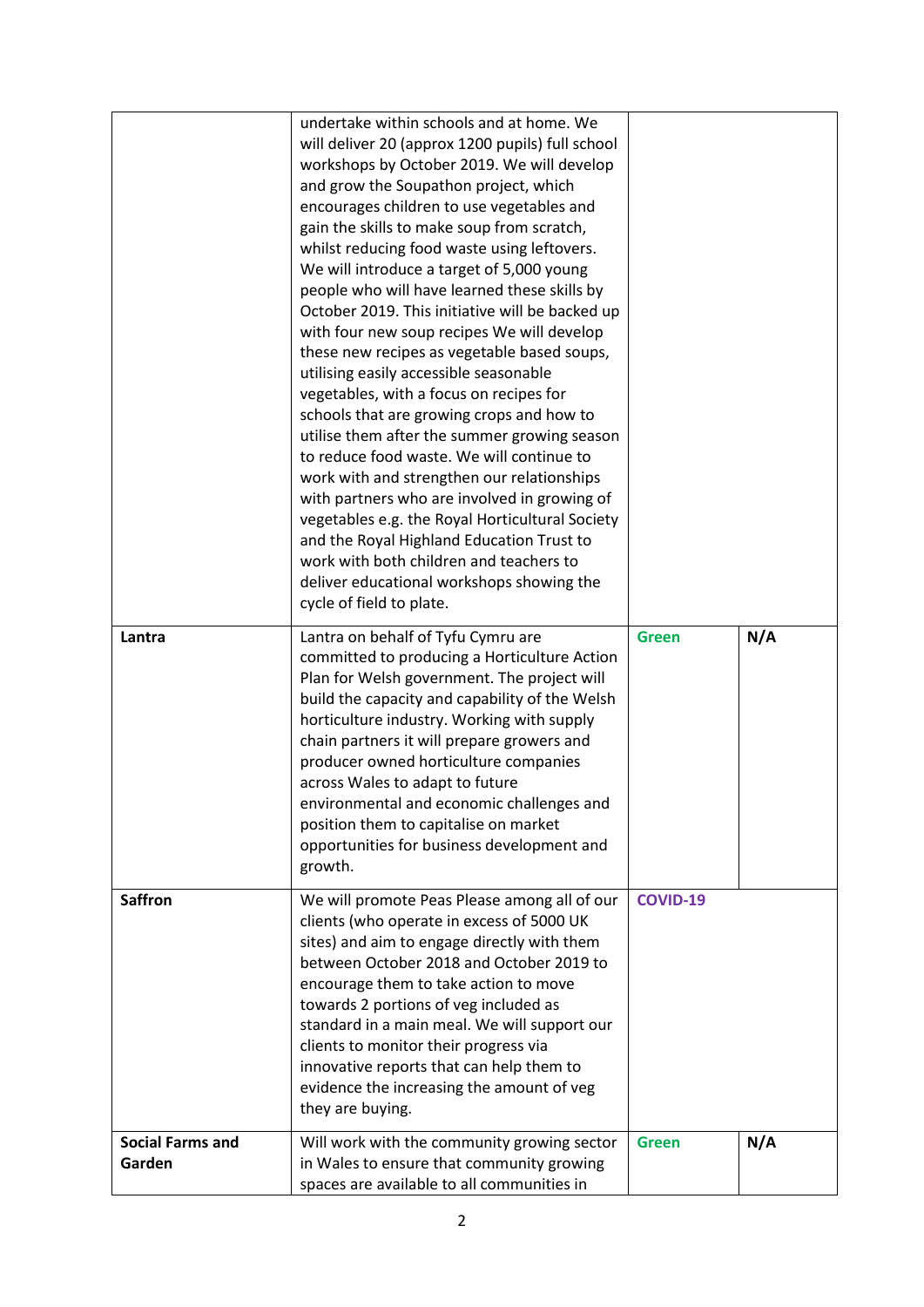|                                                | Wales that want to work together to grow<br>food. We will provide support and training to<br>existing and emerging growing projects<br>helping them engage more people in local<br>food production and increase productivity.<br>We will continue to raise the profile of the<br>challenges faced by community-based and<br>small-scale horticulture schemes and push for<br>a more favourable policy, educational,<br>financial and planning environment for<br>sustainable horticulture.                                                                                                                                                                                                                                                                                                                                                                                                                                                                                                                                                                                                                                                                                              |               |              |
|------------------------------------------------|-----------------------------------------------------------------------------------------------------------------------------------------------------------------------------------------------------------------------------------------------------------------------------------------------------------------------------------------------------------------------------------------------------------------------------------------------------------------------------------------------------------------------------------------------------------------------------------------------------------------------------------------------------------------------------------------------------------------------------------------------------------------------------------------------------------------------------------------------------------------------------------------------------------------------------------------------------------------------------------------------------------------------------------------------------------------------------------------------------------------------------------------------------------------------------------------|---------------|--------------|
| <b>Soil Association</b>                        | The Out to Lunch campaign will be issuing the<br>'two portions with every meal' ask publicly to<br>participating restaurants (25 of the largest<br>chains in the UK), supporting menu<br>redevelopment towards this end, and<br>highlighting the chains that are making<br>progress.                                                                                                                                                                                                                                                                                                                                                                                                                                                                                                                                                                                                                                                                                                                                                                                                                                                                                                    | <b>Green</b>  | N/A          |
| <b>Sustainable Food</b><br><b>Places (SFC)</b> | Following a consultation with Sustainable<br>Food Cities members, our next campaign,<br>starting in summer 2018, will be Veg Cities.<br>This follows three successful campaigns:<br>Sustainable Fish Cities, Beyond the Food Bank<br>and Sugar Smart. Each of these campaigns<br>still continue:<br>Our sustainable fish cities campaign<br>works with 16 cities and to date has<br>had commitments from caterers<br>serving over 600 million meals to only<br>use sustainable fish. It is now possible<br>to say that in Durham and<br>Bournemouth & Poole, the majority<br>of meals eaten out use fish from<br>sustainable sources.<br>Sugar Smart - which has 13 local<br>campaigns launched, another 10<br>scheduled and another 25 interested,<br>with almost 400 organisations<br>registered to go Sugar Smart and<br>reduce the prominence of sugar in<br>their communities.<br>Beyond the Food Bank has now<br>evolved into Food Power - which will<br>work to support over 30 alliances<br>across the UK identifying, supporting<br>and sharing those initiatives that<br>alleviate food poverty. These have<br>shown that by galvanising the<br>movement of SFC local members | <b>Yellow</b> | <b>Green</b> |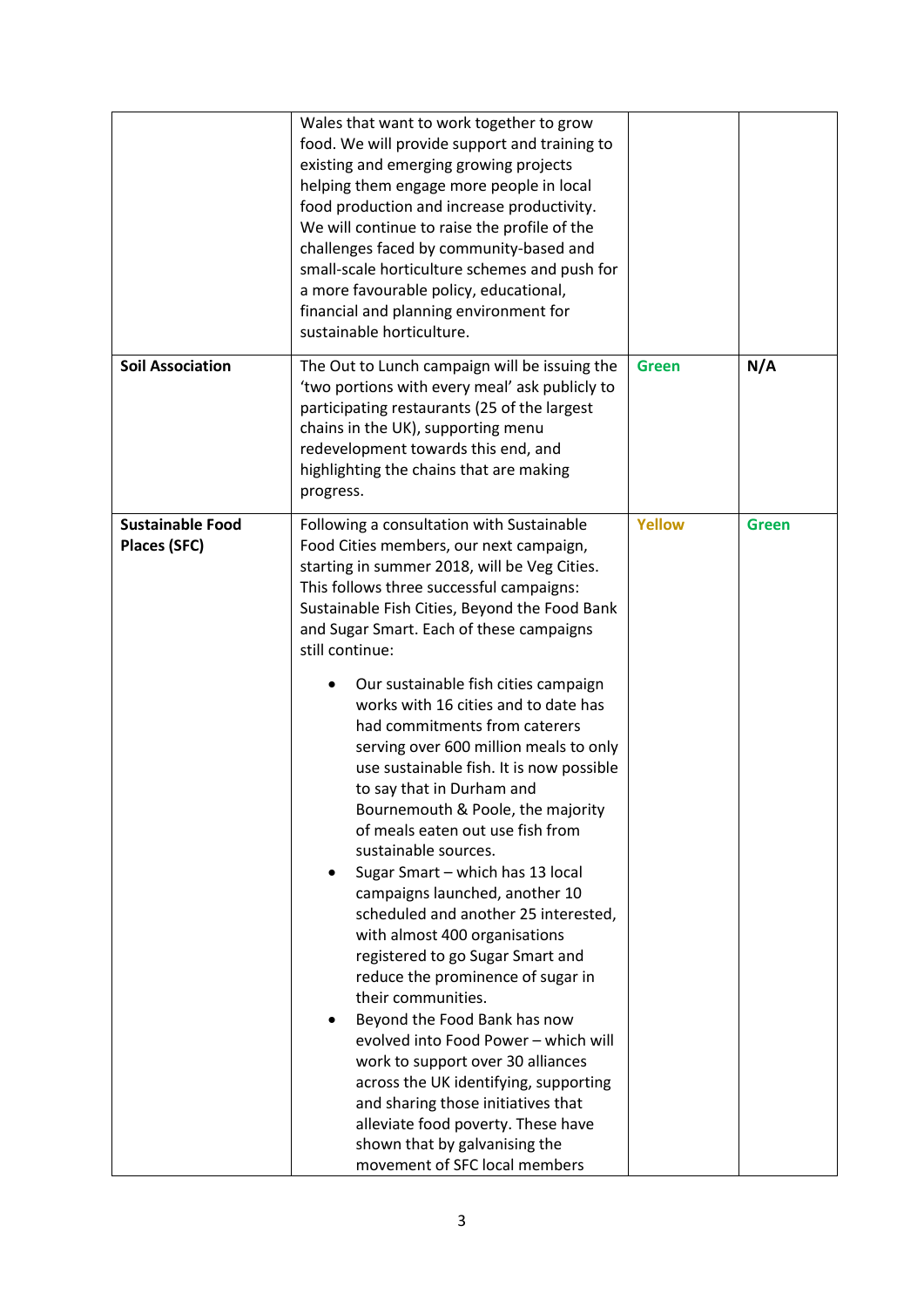|                                                                     | across the UK to focus on a specific<br>issue, we can see what a difference<br>we can and are all making. And this is<br>what we hope to do on Veg Cities.<br>We will be working closely with the<br>Food Foundation and other partners<br>on the Peas Please project to learn<br>from the work piloted in Cardiff,<br>Brighton and Birmingham, where<br>they have already made great strides<br>in building a campaign, identifying a<br>set of measurable actions for<br>community groups, public and private<br>sector and have encouraged them to<br>take action collectively.                                                                                                                      |                 |     |
|---------------------------------------------------------------------|---------------------------------------------------------------------------------------------------------------------------------------------------------------------------------------------------------------------------------------------------------------------------------------------------------------------------------------------------------------------------------------------------------------------------------------------------------------------------------------------------------------------------------------------------------------------------------------------------------------------------------------------------------------------------------------------------------|-----------------|-----|
| <b>Sustainable</b><br><b>Restaurant</b><br><b>Association (SRA)</b> | We will continue to encourage members and<br>the sector at large to sell more veg, through<br>our more veg and better meat and kids veg<br>out campaigns from 2017, and future<br>campaigns in the coming years.                                                                                                                                                                                                                                                                                                                                                                                                                                                                                        | <b>COVID-19</b> |     |
| <b>TUCO</b>                                                         | Will promote Peas Please among its<br>membership and will engage directly with<br>members between October 2018 and<br>October 2019 to encourage them to take<br>action to move towards 2 portions of veg<br>included as standard in a main meal. We will<br>run a campaign aimed at our 600 members<br>(which span universities, colleges, local<br>authorities, schools and housing associations)<br>and promote their engagement in Peas Please<br>through a range of communications channels<br>including social media, website, e-newsletter<br>and our magazine.                                                                                                                                   | <b>COVID-19</b> |     |
| <b>WRAP</b>                                                         | We commit to helping everyone to eat more<br>vegetables by working with businesses via our<br>existing industry-facing programmes to<br>encourage them to help customers throw<br>away less vegetables and get vegetable<br>portion sizes right. We commit to helping<br>everyone eat more vegetables and waste less<br>by improving measurement of food<br>consumption. We commit to help consumers<br>eat more vegetables and waste less by<br>improving labelling information on fresh<br>produce as part of developing new labelling<br>guidance for business. We would be willing to<br>share any non-confidential information data<br>with the Food Foundation, relevant to these<br>commitments. | <b>Yellow</b>   | N/A |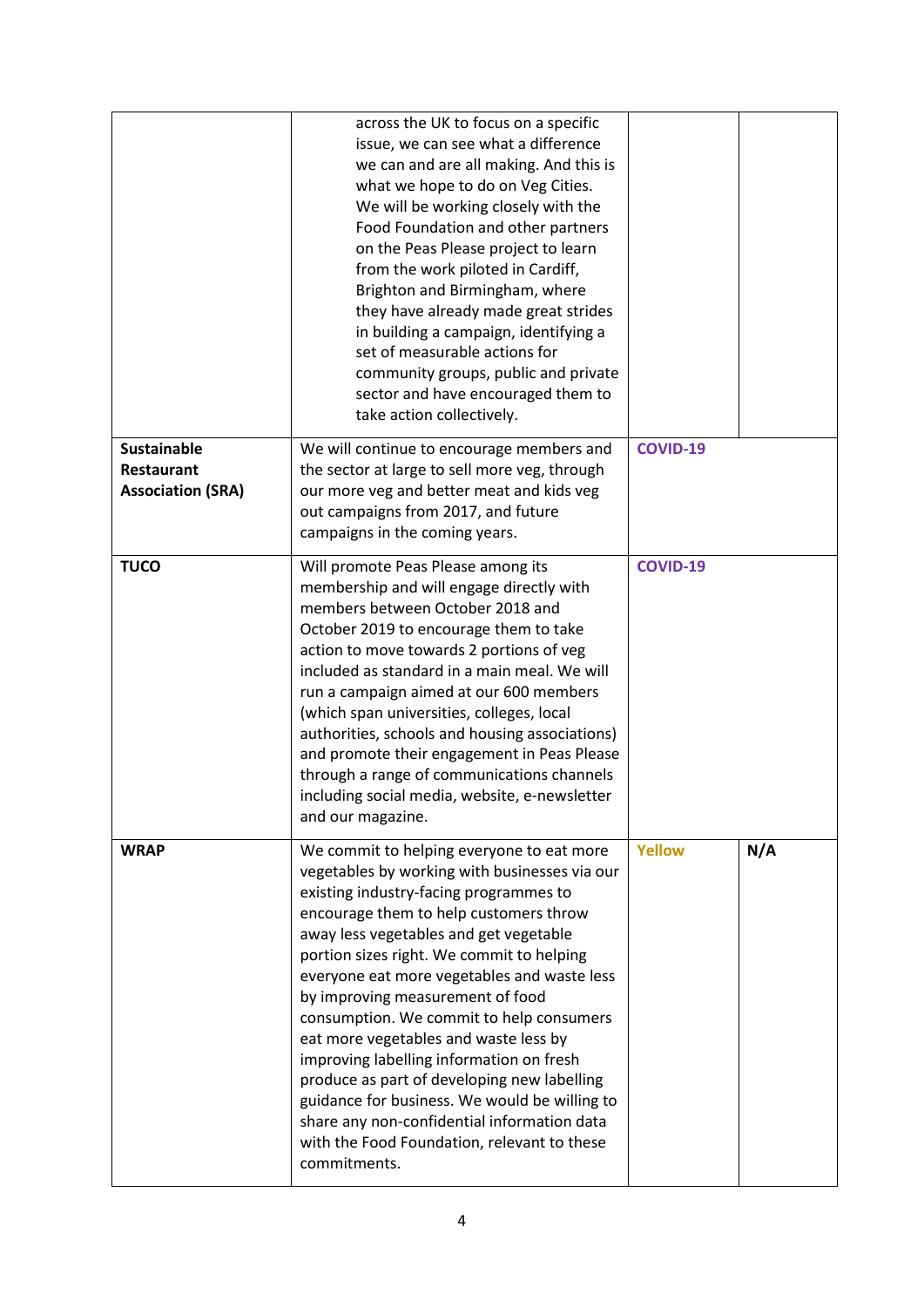| <b>Community Supported</b><br><b>Agriculture (CSA)</b> | We will encourage CSAs to participate in<br>1.<br>the Healthy Start scheme.<br>We will provide support and training to<br>2.<br>existing and emerging CSA projects across<br>the UK, helping them engage more<br>people and increasing local vegetable<br>production.                                                                                                                                                                                   | Grey | Grey |
|--------------------------------------------------------|---------------------------------------------------------------------------------------------------------------------------------------------------------------------------------------------------------------------------------------------------------------------------------------------------------------------------------------------------------------------------------------------------------------------------------------------------------|------|------|
| <b>Horticulture Forum</b>                              | The Horticulture Forum NI pledges to<br>1.<br>ensure that fruit and vegetable growers<br>are represented when lobbing<br>government on horticulture issues that<br>affect their business.<br>The Forum pledges to continue to<br>2.<br>promote local fruit and vegetables to<br>children and adults as long as they<br>continue to exhibit at Balmoral Show. The<br>Forum will also use it's Facebook Page to<br>post and endorse vegetable promotions. | Grey | Grey |
| <b>Ulster Farmers Union</b><br>(UFU)                   | The UFU is committed to supporting<br>1.<br>growers' build resilient, sustainable and<br>profitable businesses through our policy<br>influence in order to increase fruit and<br>vegetable production and subsequently<br>consumption in NI.<br>The UFU pledges to create a vibrant<br>2.<br>image of fruit and vegetables through<br>social media, local press and grower<br>consumer interactions events.                                             | Grey | Grey |

### **Retailers**

*47% (the proportion of our cumulative portion total contributed by our retailer pledgers)*

**The sector during Covid-19:** Grocery sales rose sharply following the abrupt closure of the Out of Home sector and advice to stay and work at home. The UK grocery retail sector saw a 13.7% growth in food sales in the 12 weeks leading up to mid-June compared to the same period of time the year before (Ingram 2020). Although sales have slowed as some aspects of pre-COVID life have resumed, take-home grocery sales remain up compared to 2019. Challenges for the retail sector during Covid-19 have come from increased operational costs and the need to maintain supply chains in the face of increased demand.

| <b>Pledgers</b> |                                                                                                         | <b>Traffic light</b> |                                 |
|-----------------|---------------------------------------------------------------------------------------------------------|----------------------|---------------------------------|
|                 | <b>Pledge</b>                                                                                           | <b>Progress</b>      | <b>Portion</b>                  |
| Aldi            | Monthly vegetable advertising:<br>1. 12 dedicated TV campaigns on Aldi<br>Super 6 (once per month). The | Yellow               | Does not<br>currently<br>report |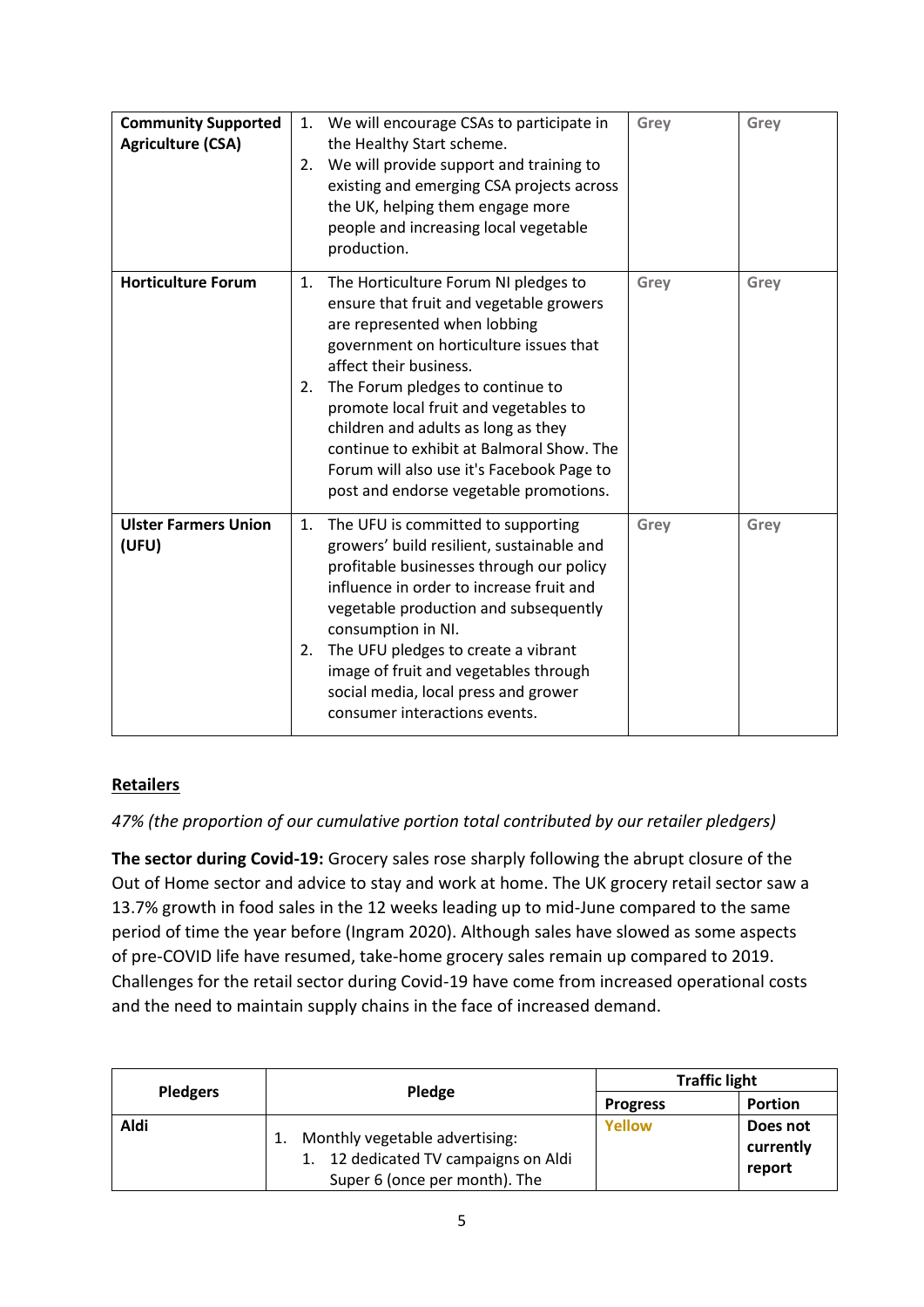|    | advertising campaigns will highlight       |  |
|----|--------------------------------------------|--|
|    | these offers.                              |  |
|    | 2. We have a press advert every other      |  |
|    |                                            |  |
|    | week (in line with the offer               |  |
|    | changing).                                 |  |
|    | 3. We deliver 1 radio advert per month.    |  |
|    | 4. S6 offers are featured in the leaflet   |  |
|    | every week.                                |  |
|    | Instore POS every other week. f.<br>5.     |  |
|    | Social media / online - some feature       |  |
|    | on one of the channels almost every        |  |
|    | day.                                       |  |
|    | 2. Vegetables in higher footfall areas -   |  |
|    | Project Fresh stores focus on promoting    |  |
|    | fresh produce at great value by            |  |
|    | highlighting them to our customers at      |  |
|    | the very start of their shopping journey   |  |
|    | (on the first aisle). The Super 6          |  |
|    | promotion is given particular              |  |
|    | prominence, being front and centre         |  |
|    | when you enter every store.                |  |
| 3. | All online vegetables include at least two |  |
|    | portions of veg - an initiative is being   |  |
|    | developed with the marketing team to       |  |
|    | increase the servings of fresh produce in  |  |
|    | online recipes. A proactive approach has   |  |
|    | been planned to ensure that a variety of   |  |
|    | fresh produce has been used in these       |  |
|    | recipes.                                   |  |
|    | 4. New and improved vegetable signs -      |  |
|    | Through the design of Project Fresh, the   |  |
|    | fresh produce area is highlighted by       |  |
|    | large category through hanging boards      |  |
|    | and low-level value provenance and CR      |  |
|    | messaging which are prominent for          |  |
|    | customers. Significant signage is also     |  |
|    | present in the frozen vegetable and fruit  |  |
|    | area, attracting customers toward          |  |
|    | greater consumption.                       |  |
| 5. | Healthy start vouchers - there will be no  |  |
|    | in-store advertisement telling customers   |  |
|    | we accept Healthy Start Vouchers. An       |  |
|    |                                            |  |
|    | area on the website detailing the          |  |
|    | acceptance of the vouchers has been        |  |
|    | proposed.                                  |  |
| 6. | Additional promotional space for           |  |
|    | vegetables - the increased linear space    |  |
|    | and efficient equipment design of the      |  |
|    | fresh produce section in Project Fresh     |  |
|    | stores enables additional promotion        |  |
|    | space. This additional promotion space     |  |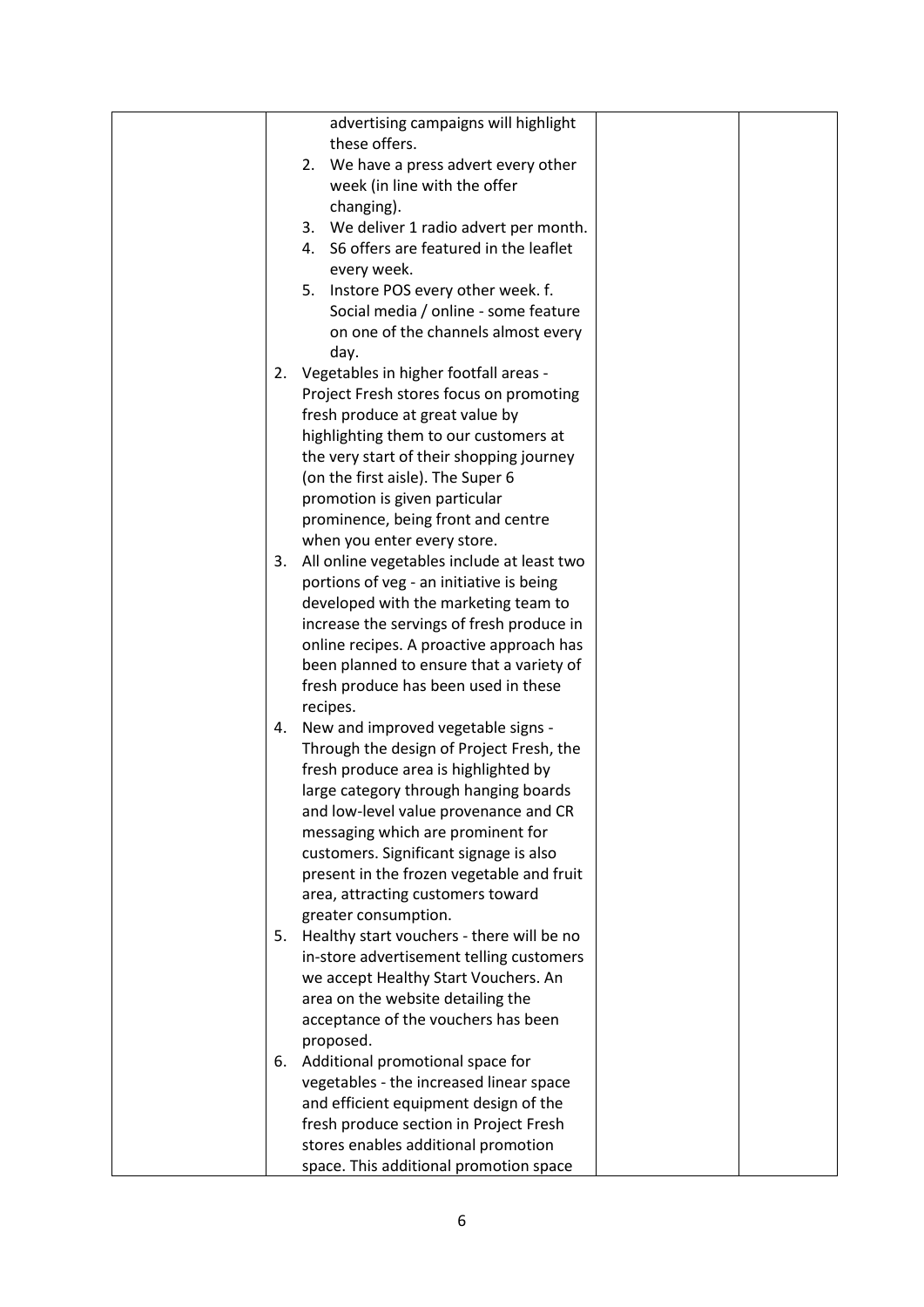|      | has been utilised by hanging boards and                        |
|------|----------------------------------------------------------------|
|      | vinyl signage, which have been applied                         |
|      |                                                                |
|      | to our equipment. Trials are ongoing to                        |
|      | investigate the benefit of utilising digital                   |
|      | screens and electronic shelf labels to                         |
|      | further promote our fantastic range.                           |
|      | 7. TV Vegetable campaign - 12 TV                               |
|      | campaigns have been dedicated to Aldi                          |
|      |                                                                |
| Asda | Where seasonally relevant ensure that<br><b>COVID-19</b><br>1. |
|      | the fresh produce landing page always                          |
|      | includes a veg photo or meal suggestion                        |
|      | including veg.                                                 |
|      | 2. Encourage where possible all retail main                    |
|      | course recipes published to have one or                        |
|      | more portions of fruit and veg.                                |
|      | 3. Endeavour to have a vegetable                               |
|      | accompaniment with our frozen meal                             |
|      | solutions featured on gondola ends                             |
|      | where feasible.                                                |
|      | 4. Where seasonally relevant we will                           |
|      | review allocation of space to promote                          |
|      | veg and increase space if feasible.                            |
|      | 5. Ensure that the side dish in evening meal                   |
|      | deals always includes a vegetable option.                      |
|      | 6. Offer customers healthy meal solutions                      |
|      | (incorporating veg) where appropriate to                       |
|      | aid choice and inspiration.                                    |
|      |                                                                |
|      | 7. Ensure we have one single price file for                    |
|      | fruit/vegetables regardless of format                          |
|      | (excluding trials).                                            |
|      | 8. Retailer product development teams will                     |
|      | encourage and actively promote the use                         |
|      | of veg in new products where relevant.                         |
|      | 9. Increase the use of veg products where                      |
|      | relevant by retailer-employed chefs on                         |
|      | innovation days and press days.                                |
|      | 10. Champion healthy plant-based NPD by                        |
|      | continuing to run/enter Innovation                             |
|      | Awards across all categories.                                  |
|      | 11. Full strand of content on relevant                         |
|      | channels where possible across the year                        |
|      | supporting healthy low-cost recipes -                          |
|      | increased frequency of these recipes                           |
|      | across social planned for 2019.                                |
|      | 12. Where possible, site fruit and vegetables                  |
|      | in a high footfall area of the store.                          |
|      | 13. Remove barriers to customers buying                        |
|      | fruit and vegetables by investing in                           |
|      | everyday low prices.                                           |
|      | 14. Ensure value is showcased in fresh, with                   |
|      |                                                                |
|      | clear signage and signposting instore.                         |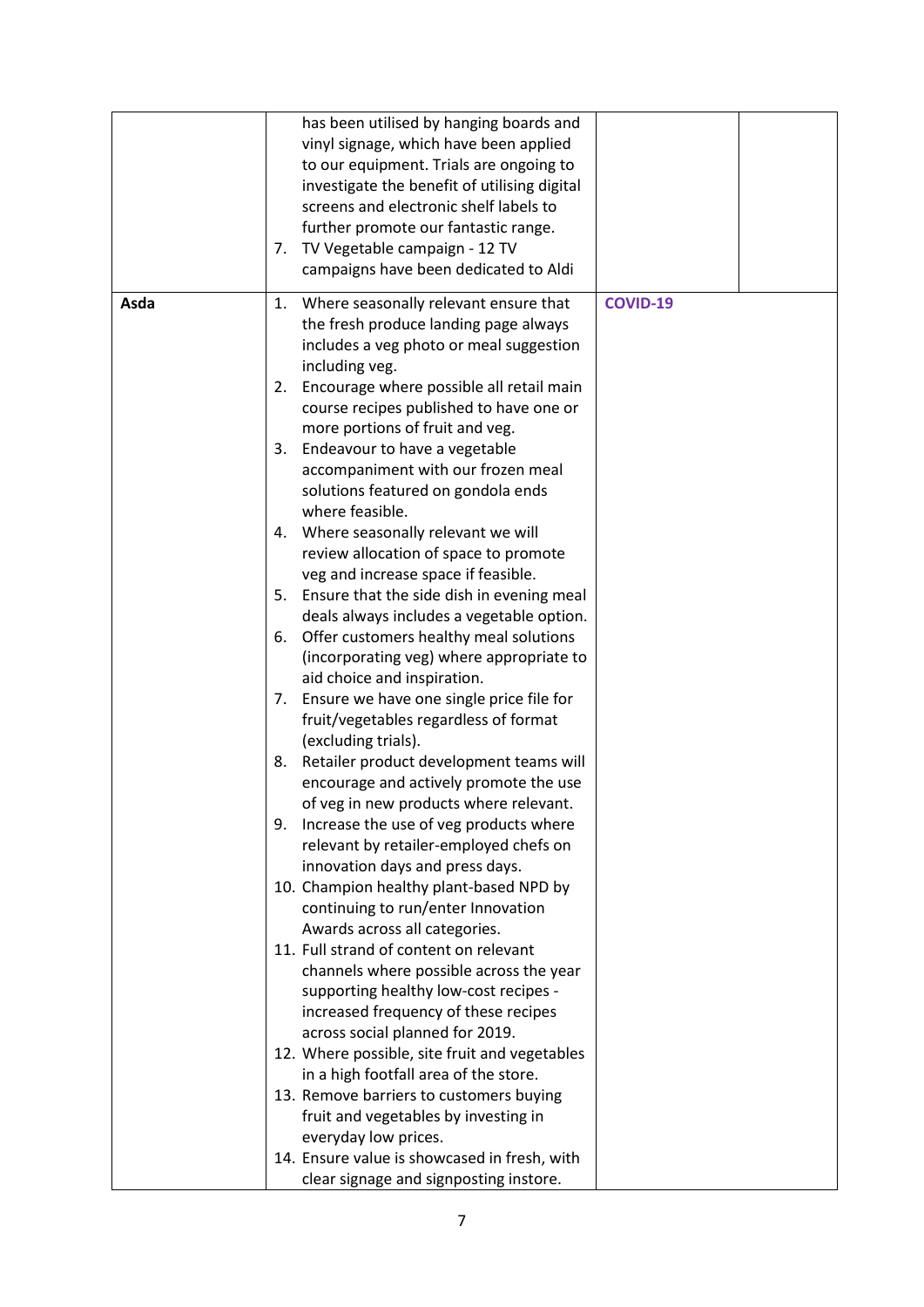|       | 15. Include produce/vegetables within<br>advertising campaigns at relevant points<br>throughout the year were in line with<br>the customer mission.<br>16. Inclusion of vegetables through Asda's<br>media channels throughout the year, in<br>line with customer mission.                                                                                                                                                                                                                                                                                                                                                                                                                                                                                                                                                                                                                                                                                                                                                                                                        |               |                                 |
|-------|-----------------------------------------------------------------------------------------------------------------------------------------------------------------------------------------------------------------------------------------------------------------------------------------------------------------------------------------------------------------------------------------------------------------------------------------------------------------------------------------------------------------------------------------------------------------------------------------------------------------------------------------------------------------------------------------------------------------------------------------------------------------------------------------------------------------------------------------------------------------------------------------------------------------------------------------------------------------------------------------------------------------------------------------------------------------------------------|---------------|---------------------------------|
| Co-op | 1. Ensure that 5-a-day claims are<br>highlighted online, on social and in<br>magazine recipes.<br>Increase storage advice on veg product<br>2.<br>packs where necessary.<br>3. Retailer product development teams will<br>encourage and actively promote the use<br>of veg in new products.<br>4. Increasing presence of veg in lunchtime<br>meal deals through increasing the<br>percentage of main meal options and<br>snack options which include a portion of<br>veg are included in the deal.<br>5. At least one seasonal vegetable feature<br>promoted monthly (including seasonal<br>web pages, social channels and in the<br>magazine).<br>Retail social media to include appealing<br>6.<br>features of veg every week (as part of<br>recipe, meal deal or as freestanding).<br>Promote cooking sauces with one of<br>7.<br>your 5-a-day where possible.<br>Intend to use Peas Please advertising on<br>8.<br>social media channels.<br>Ensure increasing veg use and presence<br>9.<br>is top of the agenda when planning retail<br>NPD strategy across food categories | <b>Yellow</b> | Does not<br>currently<br>report |
| Lidl  | 1. As a minimum we will advertise veg<br>monthly through our owned print and<br>digital channels. Additionally, we will<br>endeavour to advertise veg through our<br>external print advertising channels.<br>2. We will continue to advertise veg<br>through 'Pick of the Week' on the LIDL<br>UK website landing page.<br>Going forward we will ensure that all<br>3.<br>main-course recipes include at least two<br>portions of veg.<br>4. At least once a month we will post an<br>appealing mention of veg on social<br>media. We will aim to grow this over<br>time.                                                                                                                                                                                                                                                                                                                                                                                                                                                                                                         | <b>Yellow</b> | <b>Yellow</b>                   |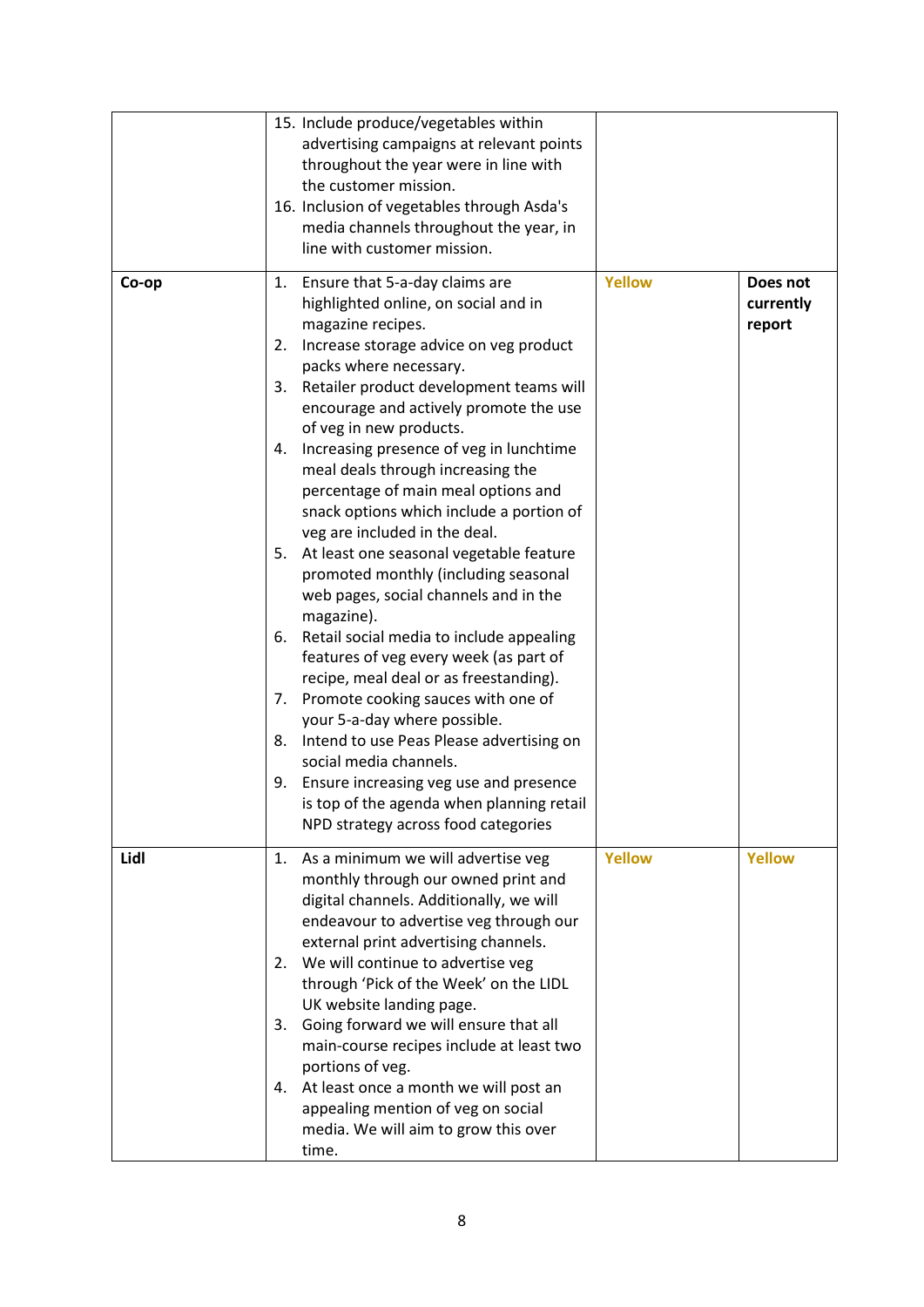|             | 5.       | We will reposition veg (alongside fruit)<br>to the front of the store as part of our<br>new store rollout.<br>6. We will aim for half of our monthly pick<br>of the week promotions to be veg (which<br>equates to six or more veg lines<br>promoted per month).<br>7. After the success of introducing<br>vegetables into the fun size range we will<br>expand the offering of veg as part of this<br>category, making veg attractive and<br>appealing to children.<br>8. We will challenge suppliers to develop<br>new products for our fun size range<br>(developing flavour profile, range,<br>innovation and showcasing new<br>varieties).<br>9. We will continue our close working |              |                                                         |
|-------------|----------|------------------------------------------------------------------------------------------------------------------------------------------------------------------------------------------------------------------------------------------------------------------------------------------------------------------------------------------------------------------------------------------------------------------------------------------------------------------------------------------------------------------------------------------------------------------------------------------------------------------------------------------------------------------------------------------|--------------|---------------------------------------------------------|
|             |          | relationship with our suppliers to bring<br>new and innovative vegetables to the<br>market.<br>10. We will promote veg as part of<br>advertising at new store openings and in<br>targeted leafleting within the local<br>community (door drops).<br>11. We will ensure that all pre-prepared<br>ready meals contain either an 80g<br>portion of veg or an equivalent serving<br>suggestion on pack.                                                                                                                                                                                                                                                                                      |              |                                                         |
| Sainsbury's | 2.<br>4. | 1. Fresh inspiration plinths will always<br>contain at least one vegetable option.<br>All new main meal recipes on GOL<br>(Groceries Online) will include two<br>portions of vegetables.<br>3. Ensure that one veg line is always listed<br>in produce promotional space.<br>We will continue to increase the amount<br>of veg within our customer baskets to<br>help achieve 5-a-day. Measured by the<br>percentage of volume of veg sold<br>(including composite veg) and number of<br>products that contain 80g veg (5-a-day<br>requirements).<br>1. 5. We understand the importance of                                                                                               | <b>Green</b> | <b>New</b><br>baseline<br>data<br>reported<br>this year |
|             |          | introducing veg only savoury flavours<br>through weaning to help set healthy<br>eating habits for life. As part of our Little<br>Ones range, we are committed to a veg<br>first approach and continued savoury<br>flavour development throughout our<br>range. Development will always promote                                                                                                                                                                                                                                                                                                                                                                                           |              |                                                         |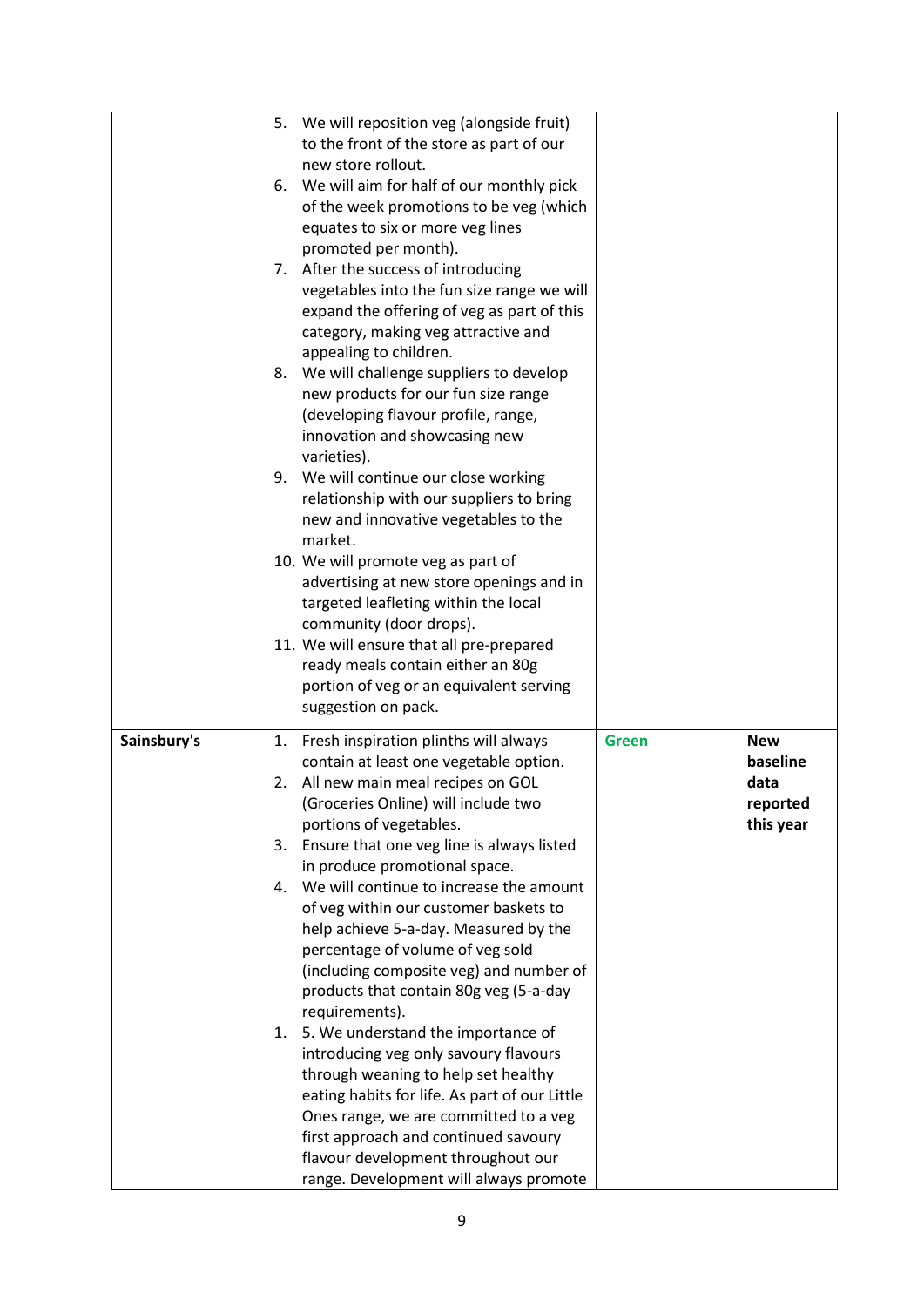|                     |                                  | a greater number of savoury vs. sweet<br>products in the range which will be<br>reflected in our ranging within our larger<br>stores. Measured by percentage of<br>products containing 40g veg or more per<br>serving (5-a-day).                                                                                                                                                                                                                                                                                                                                                                                                                                                                                                                                                                                                                                                                                             |                 |                                                                    |
|---------------------|----------------------------------|------------------------------------------------------------------------------------------------------------------------------------------------------------------------------------------------------------------------------------------------------------------------------------------------------------------------------------------------------------------------------------------------------------------------------------------------------------------------------------------------------------------------------------------------------------------------------------------------------------------------------------------------------------------------------------------------------------------------------------------------------------------------------------------------------------------------------------------------------------------------------------------------------------------------------|-----------------|--------------------------------------------------------------------|
| <b>Simply Fresh</b> | 1.<br>3.<br>4.<br>7.<br>8.<br>9. | Ensure there is at least monthly veg<br>(fresh/frozen/tinned) advertising<br>through both print and digital channels.<br>2. Ensure all retail main-course recipes<br>published across all advertising space<br>includes at least 2 portions of veg.<br>Retail social media to include appealing<br>mention of veg every week.<br>Siting vegetables in higher footfall parts<br>of the store (including through chilled<br>checkouts).<br>5. Ensure that 'additional promotional<br>space' is given to at least one vegetable<br>line per week.<br>6. Allocating a higher proportion of floor<br>space to veg.<br>Improving the number and appeal of<br>promotions including vegetables.<br>Ensuring that the side dish in evening<br>meal deals always includes both a salad<br>and a vegetable option.<br>Take steps to make it easier for people<br>with Healthy Start vouchers to spend<br>these on fruit and vegetables. | <b>COVID-19</b> |                                                                    |
| <b>Tesco</b>        | 2.<br>3.<br>4.                   | 1. Commitment to always range two<br>vegetable side dishes in Finest Meal<br>Deal. Compliance measured by Chilled<br>Meals selling team.<br>Signed off by UK Product Development<br>Director and Development Senior Team.<br>Future NPD Milestone Briefs to include a<br>veg focus where suitable. Tesco NPD pro<br>forma updated to highlight this<br>Commitment, therefore every brief will<br>state our Corporate Commitment to<br>increasing vegetable consumption.<br>Members of the NPD team have been<br>briefed on this and the natural flow<br>through of ideas from Milestone Brief<br>will increase our veg focus.<br>Tesco Food Academy agree this<br>commitment and chefs will spotlight<br>vegetables in future demonstrations.                                                                                                                                                                                | <b>Green</b>    | <b>Green</b><br>(new<br>baseline<br>data<br>reported<br>this year) |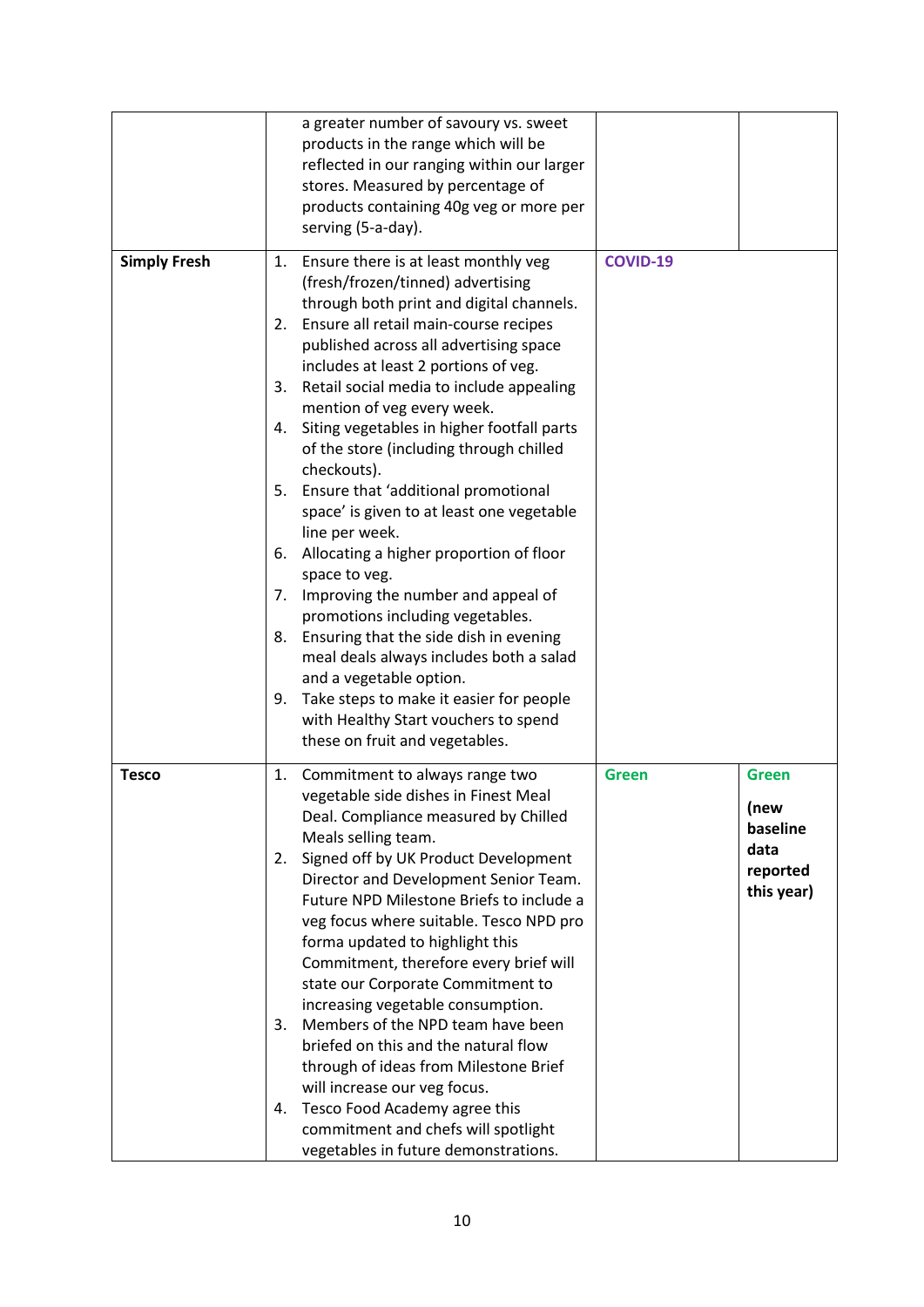|                 | 5. | We plan to increase the proportion of<br>our ready meals which contain at least<br>one of your 5-a-day from 26% in 2018 to<br>29% in 2019.                                                                                                                                                |               |                                 |
|-----------------|----|-------------------------------------------------------------------------------------------------------------------------------------------------------------------------------------------------------------------------------------------------------------------------------------------|---------------|---------------------------------|
| <b>Waitrose</b> |    | 1. We'll ensure all of our Good Health<br>Everyday recipes include at least one<br>portion of fruit or veg and, where<br>possible, other recipes will recommend a<br>vegetable accompaniment.                                                                                             | <b>Yellow</b> | Does not<br>currently<br>report |
|                 |    | 2. We pledge to continue to showcase<br>vegetables and their nutritional benefits<br>through our digital channels and print<br>publications, including our monthly<br>'Harvest' feature of seasonal fresh<br>produce and our 'Eat Well, Feel Great'<br>feature in Waitrose Food magazine. |               |                                 |
|                 |    | 3. We'll ensure that promotional space is<br>given to at least one vegetable line per<br>week in our produce aisles.                                                                                                                                                                      |               |                                 |
|                 |    | 4. We will continue to provide healthy<br>eating tips and recipes - including those<br>on vegetables - on our online health hub.                                                                                                                                                          |               |                                 |
|                 |    | 5. We pledge to ensure that fresh produce,<br>including a selection of seasonal<br>vegetables, is always included in<br>prominent and high footfall areas in our<br>main shops.                                                                                                           |               |                                 |
|                 |    | 6. We'll ensure increasing veg use and<br>presence is at the top of the agenda<br>when planning retail NPD strategy across<br>all of our food categories.                                                                                                                                 |               |                                 |
|                 | 7. | Our product development teams will<br>encourage and actively promote the use<br>of veg in new products.                                                                                                                                                                                   |               |                                 |
|                 | 8. | We'll introduce new and eye-catching<br>signage for vegetables in our stores.<br>9. On our website, whenever a customer                                                                                                                                                                   |               |                                 |
|                 |    | puts a vegetable in their basket, we'll<br>recommend other delicious vegetables<br>that would complement them.                                                                                                                                                                            |               |                                 |
|                 |    | 10. We'll support our Healthy Eating<br>Specialists in launching dedicated store<br>tours for customers seeking to know<br>more about the nutritional benefits of<br>veg and providing inspiring ways to use<br>it.                                                                       |               |                                 |
|                 |    | 11. We'll ensure we host at least five<br>dedicated vegetable cookery classes in<br>our Waitrose & Partners Cookery<br>Schools.                                                                                                                                                           |               |                                 |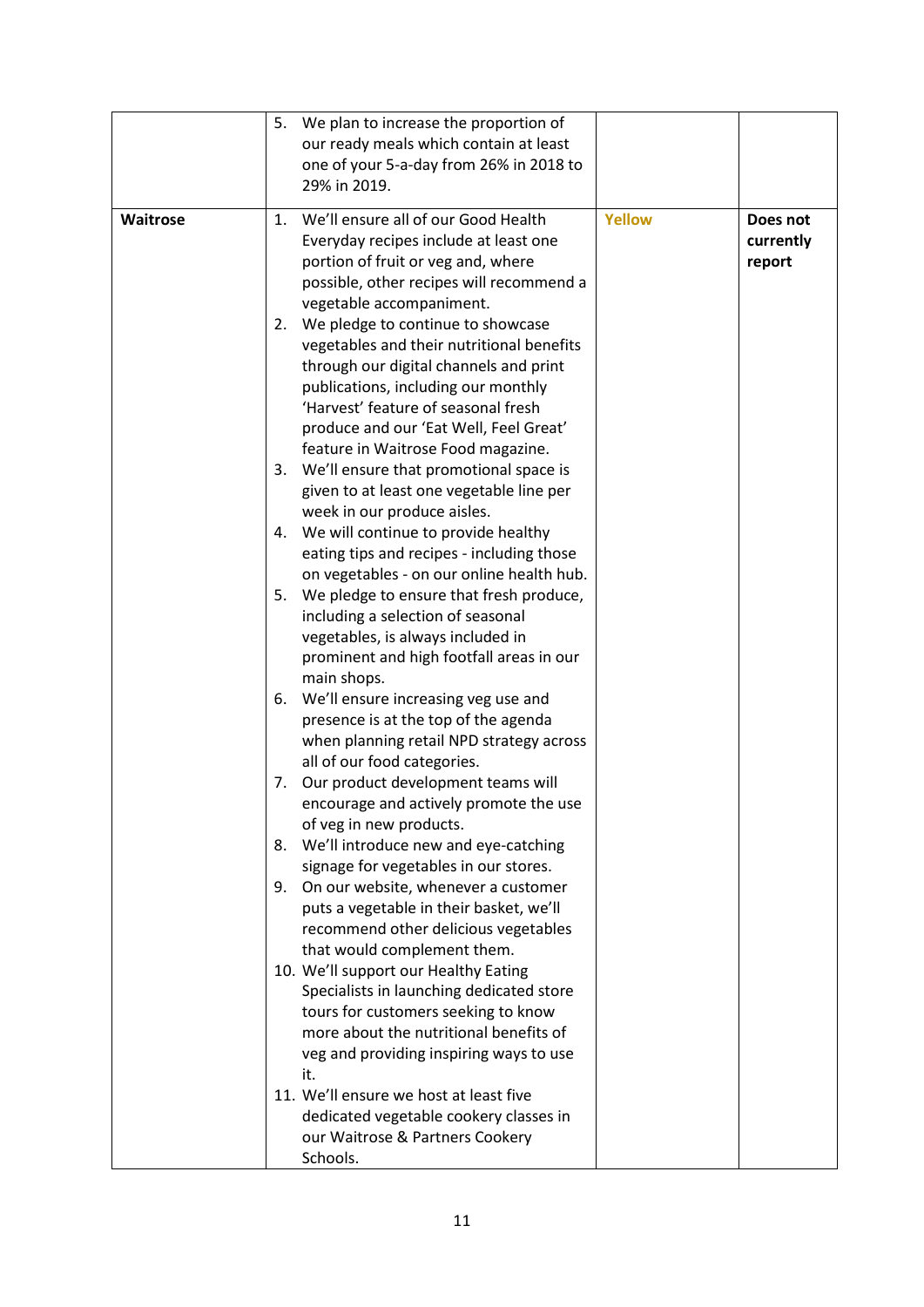|                                    | 12. We'll create an information section on<br>our website entirely dedicated to<br>vegetables - complete with nutritional<br>facts, tips and recipes.                                                                                                                                                                                                                                                                                                                                                                                                                                                                                                                                                                                                                                                                                                                                                                                                                                       |      |      |
|------------------------------------|---------------------------------------------------------------------------------------------------------------------------------------------------------------------------------------------------------------------------------------------------------------------------------------------------------------------------------------------------------------------------------------------------------------------------------------------------------------------------------------------------------------------------------------------------------------------------------------------------------------------------------------------------------------------------------------------------------------------------------------------------------------------------------------------------------------------------------------------------------------------------------------------------------------------------------------------------------------------------------------------|------|------|
| Henderson Group/<br><b>SPAR NI</b> | 1. We are proud to source 75% of our<br>produce from local suppliers, farmers<br>and growers. We pledge to further grow<br>these partnerships with the relaunch of<br>our produce range as The Greengrocer,<br>with a goal of increasing our vegetable<br>sales by 5% year on year. We will achieve<br>this through a wider range of<br>convenience products like prepared<br>sliced and diced vegetables, packaged<br>leaves and salads join a new range of stir<br>fry or microwavable packs, promotional<br>pricing, communications and point of<br>sale information. Alongside this pledge<br>we will continue or adopt a range of<br>supportive measures, including: •<br>Promoting fruit and veg every 3 weeks to<br>our shoppers via our network of over<br>400 SPAR, EUROSPAR, & VIVO stores in<br>Northern Ireland<br>We also pledge to conduct a full outdoor<br>2.<br>campaign for the Greengrocer's range,<br>which will increase our advertising spend<br>on vegetables by 40% | Grey | Grey |

#### **Out of Home – contract caterers**

*31.3% (the proportion of our cumulative portion total contributed by our contract caterer pledgers)*

**The sector during Covid-19:** With offices and schools closed during lockdown and group gatherings such as corporate events and weddings severely limited in numbers*,* caterers have borne the brunt of Covid-19's impact on the service economy. While some sites such as hospitals have remained open throughout 2020 and others (such as schools) have gradually reopened following the easing of lockdown measures, business remains down. Many of our pledgers were unable to report back this year or were able to report back on their progress only up until the end of February 2020, when many of their sites were forced to close. Catering companies contributed almost half of last year's portion total, so the challenges Covid-19 have posed for companies in this sector have undoubtedly been felt by Peas Please this year.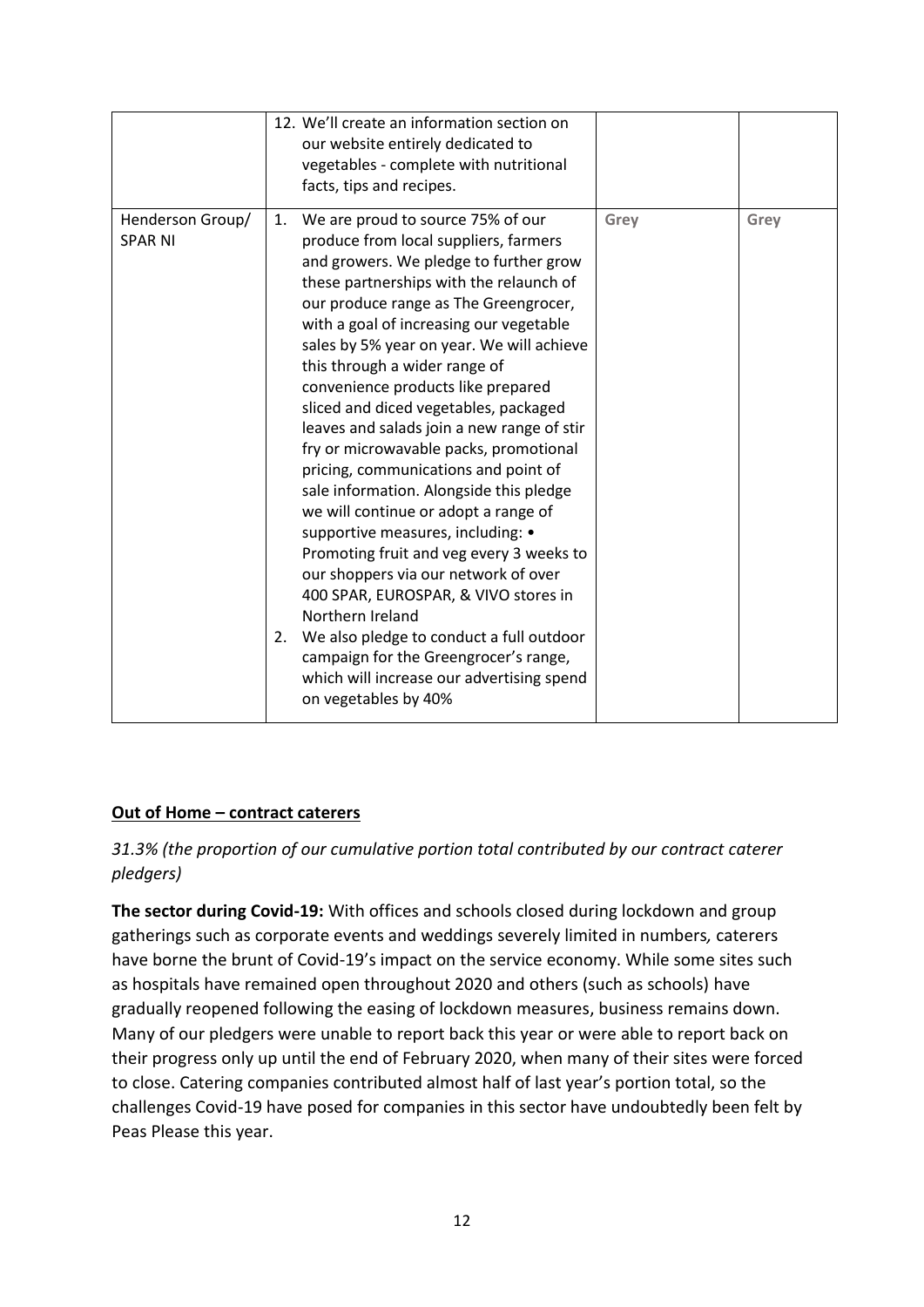| <b>Pledgers</b> | Pledge                                                                                                                                                                                                                                                                                                                                                                                                                                                                                                                                                                                                                                                                                                                                                                                                                                                                                                                                                                                                                                                                                                                                                                                                                                                                                                                                                                                                                                                                                                                                                                                                                                                      | <b>Traffic light</b> |               |
|-----------------|-------------------------------------------------------------------------------------------------------------------------------------------------------------------------------------------------------------------------------------------------------------------------------------------------------------------------------------------------------------------------------------------------------------------------------------------------------------------------------------------------------------------------------------------------------------------------------------------------------------------------------------------------------------------------------------------------------------------------------------------------------------------------------------------------------------------------------------------------------------------------------------------------------------------------------------------------------------------------------------------------------------------------------------------------------------------------------------------------------------------------------------------------------------------------------------------------------------------------------------------------------------------------------------------------------------------------------------------------------------------------------------------------------------------------------------------------------------------------------------------------------------------------------------------------------------------------------------------------------------------------------------------------------------|----------------------|---------------|
|                 |                                                                                                                                                                                                                                                                                                                                                                                                                                                                                                                                                                                                                                                                                                                                                                                                                                                                                                                                                                                                                                                                                                                                                                                                                                                                                                                                                                                                                                                                                                                                                                                                                                                             | <b>Progress</b>      | Portion       |
| <b>Albacore</b> | In our contracts where the client company<br>employs more than 800 people, we pledge to<br>increase the number of promotions within our<br>annual marketing calendar that promote<br>vegetables and menu choices which contain<br>vegetables. We will include at least one initiative<br>per month which promotes the purchase of<br>vegetables, or a menu choice containing<br>vegetables. These will be promoted via table<br>talkers, within our daily and weekly menus, on<br>posters displayed on bulletin boards, plasma<br>screens, and verbally by our customer facing<br>staff.                                                                                                                                                                                                                                                                                                                                                                                                                                                                                                                                                                                                                                                                                                                                                                                                                                                                                                                                                                                                                                                                    | <b>Yellow</b>        | <b>Yellow</b> |
|                 | We will also involve and collaborate with our<br>vegetable supplier and food wholesaler to<br>assist us with any promotional literature and<br>information they have available.<br>We aim to increase the amount of<br>$\overline{\phantom{0}}$<br>vegetables purchased in any form by 15% by<br>October 2019. We will do this by promoting<br>vegetables and menu choices containing<br>vegetables, stealth (including vegetables<br>which have been pureed), advising our chef's<br>to review their traditional recipes and to<br>include a higher percentage of vegetables,<br>by offering portions of vegetables and side<br>salads as an accompaniment, where they<br>naturally complement a menu choice, and<br>holding events and information sessions<br>which promote the health benefits of eating<br>particular vegetables.<br>These will be incorporated into our Healthy<br>Eating Team itinerary for the year, and our<br>internal client promotional calendar of<br>events. We will assist our customers to make<br>these healthy choices by highlighting<br>vegetarian and vegan options, promoting<br>vegetable-based snack pots, salads boxes<br>and grab and go items, and promoting local<br>and seasonal produce. We will do this via<br>table talkers, posters on bulletin boards,<br>within our weekly and daily menu, plasma<br>screens, and verbally by our customer facing<br>staff<br>By promoting the meat free alternative daily,<br>and highlighting the benefits of making these<br>choices, our aim is to encourage more of our<br>customers to change their eating habits to<br>include more vegetables as a natural daily |                      |               |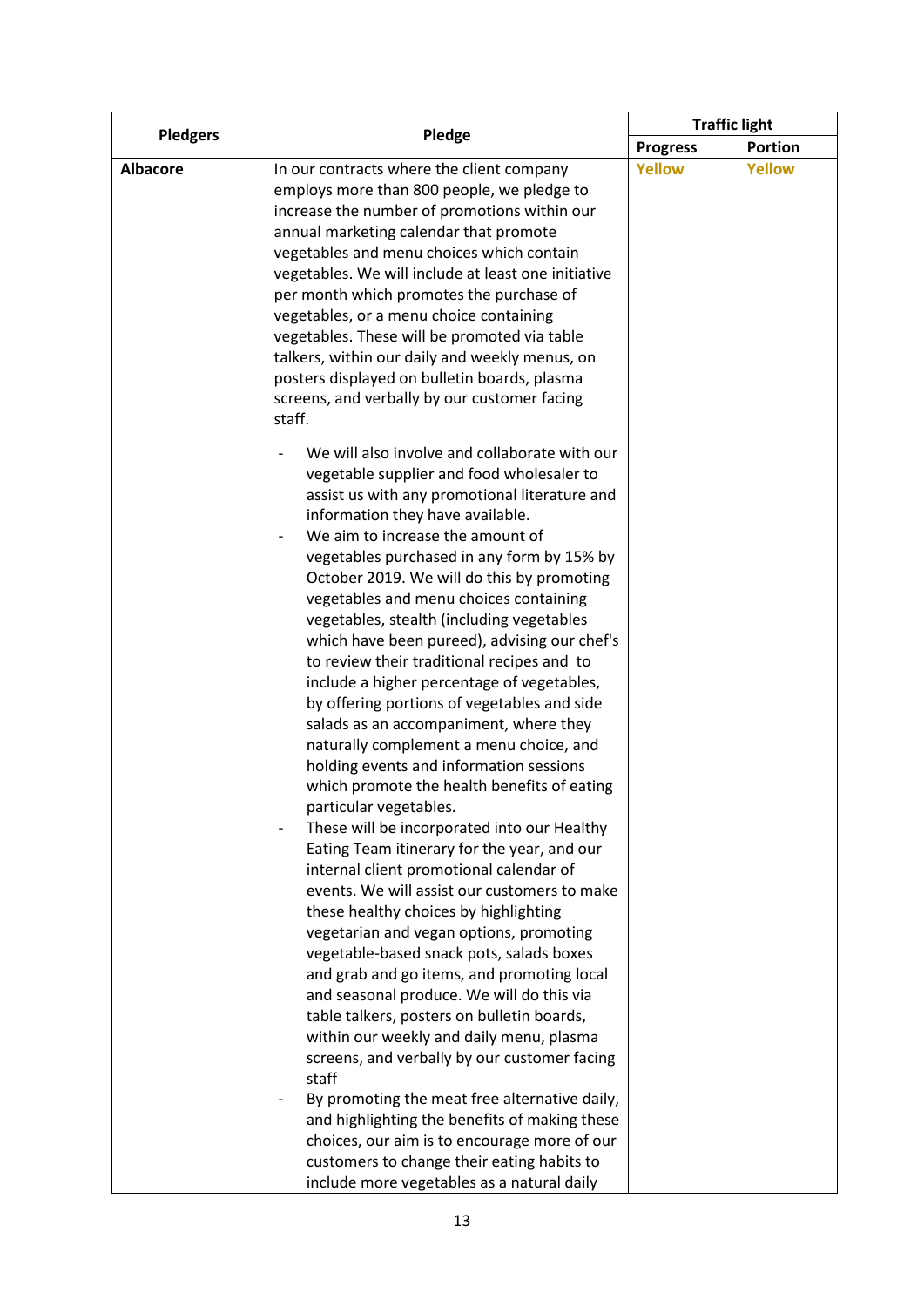|                                               | occurrence. Patronage levels within our<br>contracts where over 800 staff are employed<br>is approximately 60%, therefore we<br>anticipate this campaign reaching 480<br>customers per day. We anticipate<br>commencing the campaign from the<br>beginning of November 2018, and will<br>review the success on a quarterly basis.                                                                                                                                                                                                                                                                                                                                                                                                                                                                                                                                                                                                                                                                                                                                                                                                                                                                 |              |              |
|-----------------------------------------------|---------------------------------------------------------------------------------------------------------------------------------------------------------------------------------------------------------------------------------------------------------------------------------------------------------------------------------------------------------------------------------------------------------------------------------------------------------------------------------------------------------------------------------------------------------------------------------------------------------------------------------------------------------------------------------------------------------------------------------------------------------------------------------------------------------------------------------------------------------------------------------------------------------------------------------------------------------------------------------------------------------------------------------------------------------------------------------------------------------------------------------------------------------------------------------------------------|--------------|--------------|
| Autograph<br><b>Education</b><br>(Interserve) | Autograph Education commit to supporting<br>1.<br>this pledge across 100% of our primary<br>school meals served, with the pledge<br>included in all new contracts tendered for.<br>Autograph Education operate a nutrition<br>strategy which includes the following<br>commitments to increasing vegetable<br>consumption:<br>Every school offers at least two varieties<br>а.<br>of seasonal vegetables and salad.<br>b. Offer a minimum of six varieties of<br>vegetables and salads each week.<br>Restrict the use of frozen vegetables to<br>c.<br>green beans, peas and sweetcorn to<br>promote fresh seasonal produce.<br>Add extra vegetables to composite<br>d.<br>dishes.<br>Vegetarian dishes include pulses such as<br>e.<br>cannellini beans, chickpeas, kidney beans<br>and lentils which count towards 5-a-day.<br>f.<br>A carrot symbol will identify dishes which<br>contain an extra half portion of<br>vegetables on primary school menu<br>leaflets.<br>For the remaining 70% of our school meals<br>served we will deliver points A-F above and<br>review our approach to increasing vegetable<br>consumption across our contracts through our<br>ongoing nutrition strategy. | <b>Green</b> | <b>Green</b> |
| <b>Bartlett Mitchell</b>                      | Bartlett Mitchell will continue to innovate<br>1.<br>and create by introducing and re-delivering<br>"meat free" type events and menu days.<br>Where a vegetarian dish is on the menu the<br>company will look to promote if by it being<br>the first advertised with local and seasonal<br>produce whenever and wherever possible.<br>Target set to increase overall purchase in kg's<br>by September 2019 by 10% on current levels.<br>Education of teams through various<br>2.<br>programmes with the "DARE" principles of<br>Delicious and Responsible Eating at the heart<br>of the companies "Vitality Kitchen" range of                                                                                                                                                                                                                                                                                                                                                                                                                                                                                                                                                                     | <b>Green</b> | <b>Green</b> |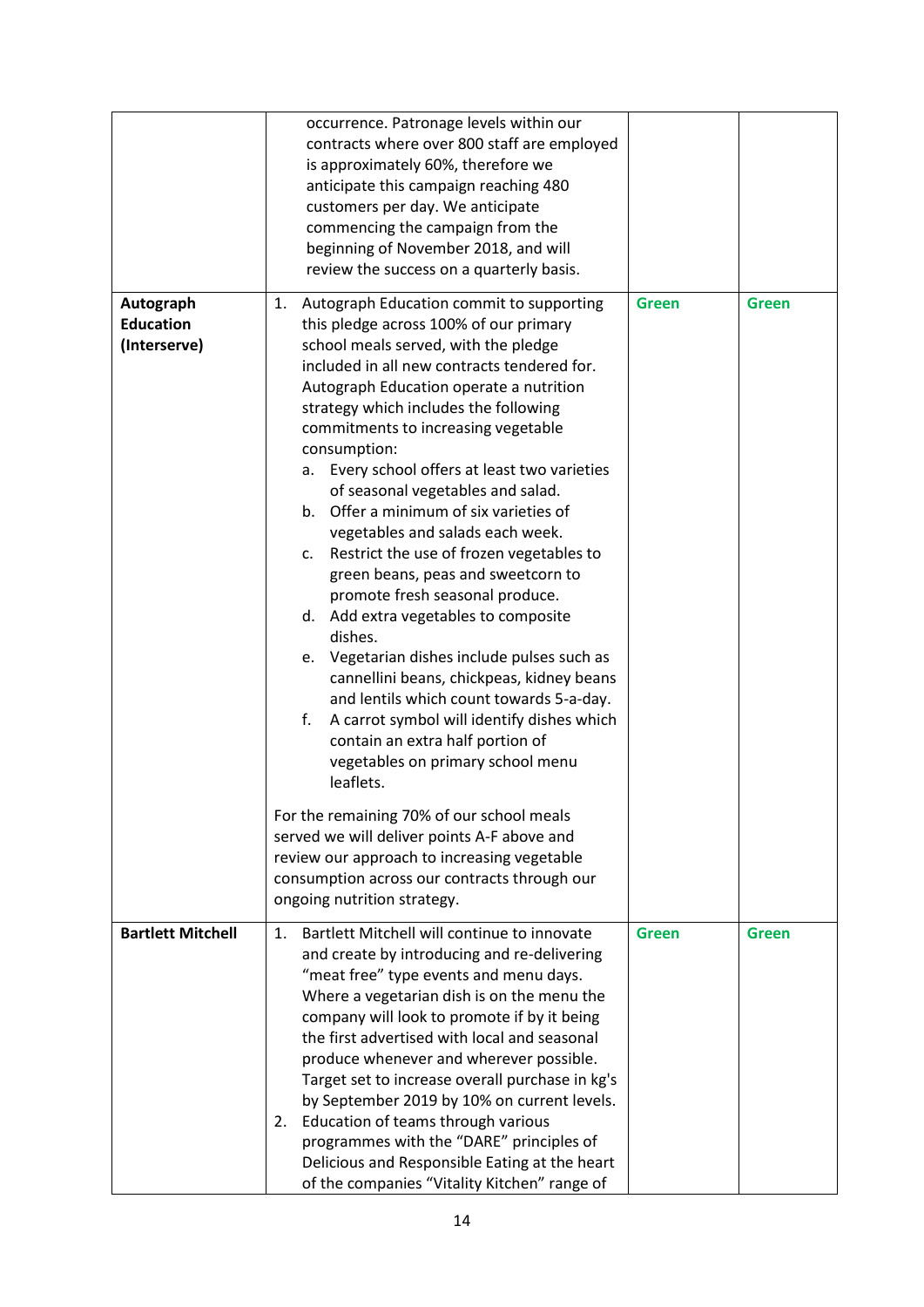|                      | recipes. Engaging with nutritionists and<br>dieticians to understand the working of the<br>body as a vessel that requires fuel and how<br>to translate that into everyday activities such<br>as the foods we eat to "fuel" us. Bartlett<br>Mitchell's employee target is that 100% of<br>employees by September 2019 will have<br>received nutrition education.                                                                                                                                                                                                                                                                                                                                                      |                 |               |
|----------------------|----------------------------------------------------------------------------------------------------------------------------------------------------------------------------------------------------------------------------------------------------------------------------------------------------------------------------------------------------------------------------------------------------------------------------------------------------------------------------------------------------------------------------------------------------------------------------------------------------------------------------------------------------------------------------------------------------------------------|-----------------|---------------|
| <b>BaxterStorey</b>  | We commit to increasing the overall percentage<br>of vegetables purchased across BaxterStorey to<br>an aspirational target of 15% of the total volume<br>of food purchased, by the end of 2019.                                                                                                                                                                                                                                                                                                                                                                                                                                                                                                                      | <b>COVID-19</b> |               |
| <b>Caterlink</b>     | 10% average increase in portions of veg served in<br>our recipes, compared to July 2017 - July 2019.<br>Due to challenges with monitoring all of our<br>procurement we will measure progress against<br>our sales of meals and portions of veg in our<br>recipes. We will redesign key recipes to include<br>more veg across our menu plans. We will also<br>continue to promote vegetables through our<br>'Added Benefits' sessions in schools, and through<br>collaborating with campaigns such as Veg Power.                                                                                                                                                                                                      | <b>Green</b>    | <b>Green</b>  |
| <b>CEC</b> catering  | Aim to offer 20% more vegetables into our food<br>offering at each of the four sites.                                                                                                                                                                                                                                                                                                                                                                                                                                                                                                                                                                                                                                | <b>COVID-19</b> |               |
| <b>Compass Group</b> | Compass Group UK and Ireland agree to support<br>this pledge by undertaking the following activity:<br>Increase procurement volumes of<br>vegetables across all sectors of Compass<br>Group UK and Ireland by 15% by 2020.<br>To ensure that where vegetables are<br>served as a single portion that they are<br>the equivalent of 1/5 a day.<br>Reformulation of recipes to include more<br>vegetable content wherever possible.<br>This includes recipes from all day parts,<br>made on site and bought in foods.<br>To launch a plant forward promotion<br>encouraging and supporting all<br>customers to eat more vegetables. There<br>will be at least one plant forward meal<br>available daily in every site. | <b>Yellow</b>   | <b>Orange</b> |
| Goals                | We will ensure all 46 Goals Soccer Centres will<br>offer crudités (Carrot, Cucumber & Humus) and<br>fresh fruit (Apples & Grapes) to all our children's<br>parties through until 2020. All sites will have<br>posters with the Peas Please logo and the team<br>will be fully aware of what we are trying to do to                                                                                                                                                                                                                                                                                                                                                                                                   | <b>Black</b>    | <b>Black</b>  |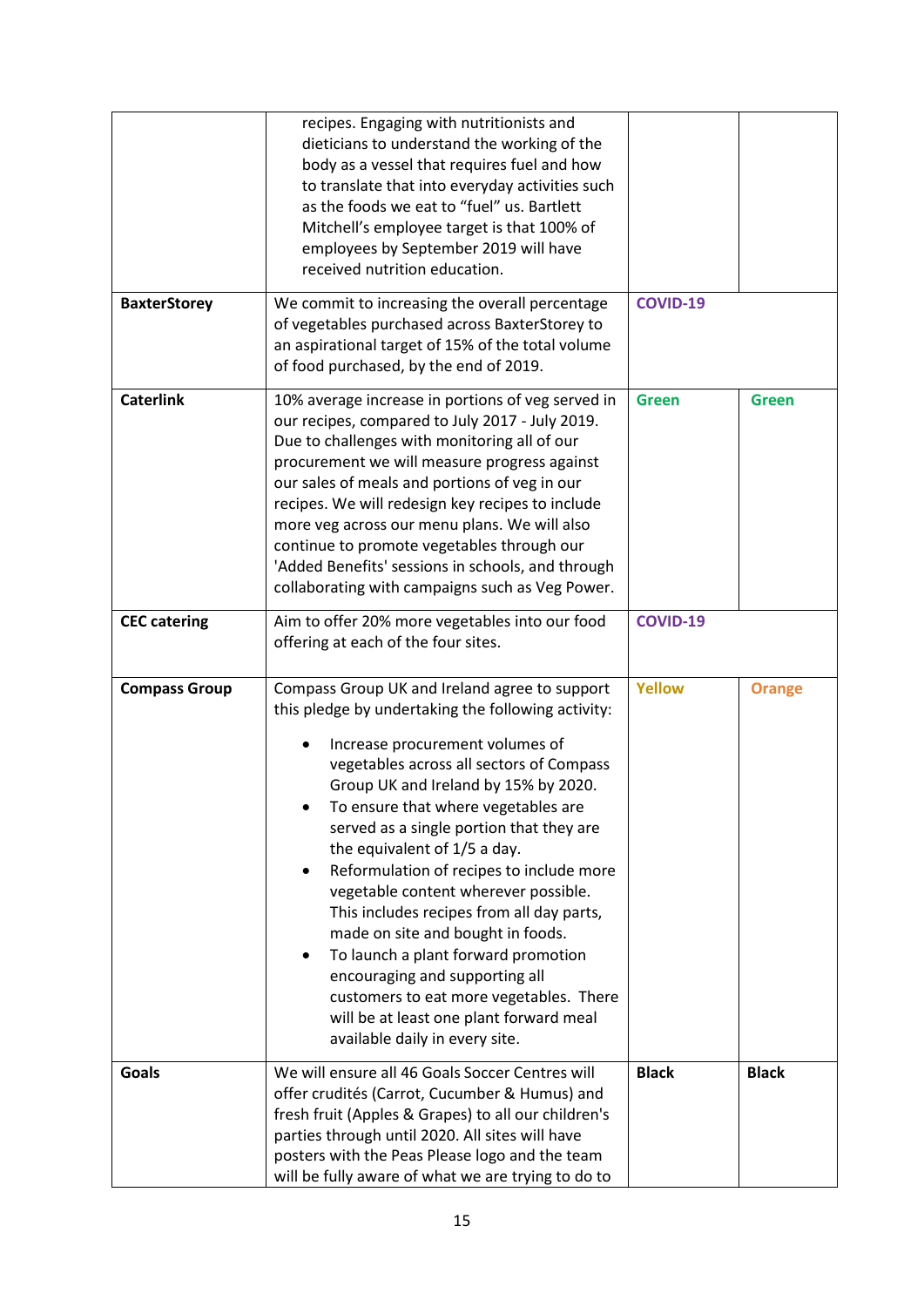|                                                                              | emphasise the message. We will be serving the<br>fruit and veg first, before the less healthy options<br>are brought out. All 46 sites will have the correct<br>training & ingredients available, and the cost of<br>these healthy portions will be costed within the<br>children's party package. We should serve in<br>excess of 100,000 portions of fruit & veg through<br>2019.                                                                                                                                                                                                                                                                                                                                                                                                                                                                                                                                                                                                                                                                                                                                                                                                                                                                                                                                                                                                                                                                                                                                                                                                                                                           |               |               |
|------------------------------------------------------------------------------|-----------------------------------------------------------------------------------------------------------------------------------------------------------------------------------------------------------------------------------------------------------------------------------------------------------------------------------------------------------------------------------------------------------------------------------------------------------------------------------------------------------------------------------------------------------------------------------------------------------------------------------------------------------------------------------------------------------------------------------------------------------------------------------------------------------------------------------------------------------------------------------------------------------------------------------------------------------------------------------------------------------------------------------------------------------------------------------------------------------------------------------------------------------------------------------------------------------------------------------------------------------------------------------------------------------------------------------------------------------------------------------------------------------------------------------------------------------------------------------------------------------------------------------------------------------------------------------------------------------------------------------------------|---------------|---------------|
| <b>Hampshire County</b><br><b>Council Catering</b><br><b>Services (HC3S)</b> | HC3S commit to supporting this pledge by<br>1.<br>replacing the majority of frozen vegetables<br>with fresh produce, restricting frozen to two:<br>peas and sweetcorn, and aim to increase our<br>overall amount of (kg) vegetables and reduce<br>meat dishes by 10% in our next menu cycle<br>(running April to end October 2020) across<br>the primary school dishes (veg in this case<br>follows the government's Eatwell Guide, so<br>does not include pulses or white potatoes).<br>Our actions to achieve this will include:<br>devising and introducing new recipes to<br>include more seasonal and fresh veg across<br>our menu options.<br>2. We will help shape the national schools'<br>strategy for Veg Power and produce lesson<br>plans for their schools' packs as collateral to<br>encourage conversations about veg that link<br>to numeracy and literacy. We will encourage<br>our education sites to actively participate in<br>the national Veg Power campaign with a<br>whole school approach to celebrating veg<br>and encouraging children to taste more veg -<br>making our salad bars attractive in displaying<br>veg. Pilot waste monitoring programme.<br>Digital and social will be measured by<br>3.<br>engagement and analytics.<br>All children's meals include at least one<br>4.<br>portion of veg, plus the option of veg from<br>the salad bars as part of the overall meal. All<br>of our children's meals are aligned with PHE's<br>nutritional guidelines, the Hyperactive<br>Children's Support Group, the School Food<br>Plan and Soil Association Food for Life Served<br>Here bronze accreditation. | <b>Yellow</b> | <b>Yellow</b> |
| <b>Havering Catering</b><br><b>Services (HES)</b>                            | Increase the volume (kg) of vegetables served<br>during lunchtime service by 10% by September<br>2020 in 6-8 of our primary schools (our flagship<br>schools) who are trialling our pledge in order for<br>us to roll this our further within the Borough. We<br>will do this by increasing the amount of<br>vegetables served during lunchtime service                                                                                                                                                                                                                                                                                                                                                                                                                                                                                                                                                                                                                                                                                                                                                                                                                                                                                                                                                                                                                                                                                                                                                                                                                                                                                       | <b>Green</b>  | <b>Green</b>  |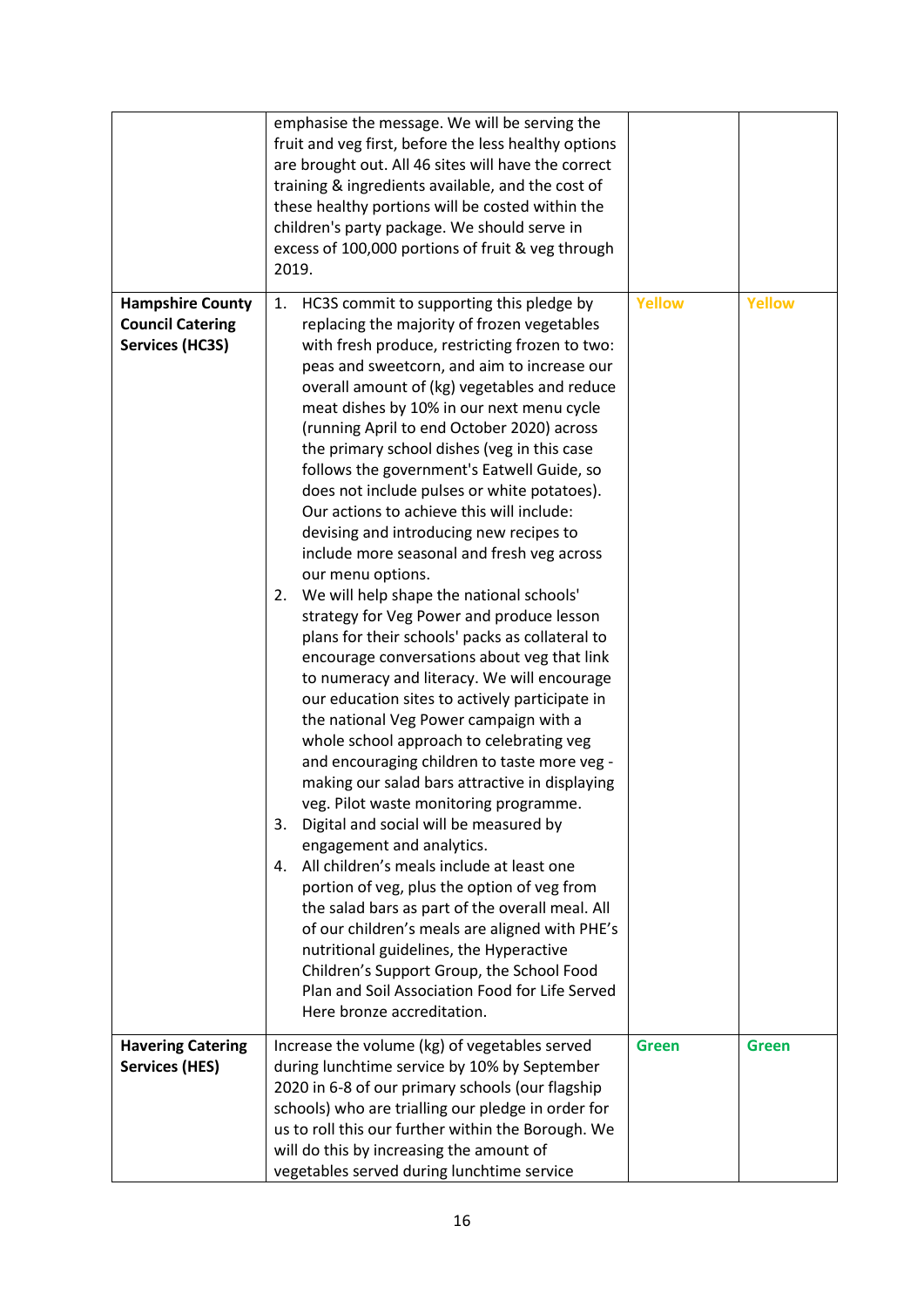|                       | (instead of one, both vegetables will be served on<br>the plate); including the increase of vegetarian<br>meals on the menu. During lunchtime service we<br>offer a salad cart in all schools where we will look<br>to monitor portions taken at lunch and continue<br>to promote. We will also promote the<br>consumption of vegetables through the Crunch<br>Bunch (Veggie Run App) across the borough. We<br>are working closely with our public health team<br>who work with schools and monitor the Healthy<br>Schools London Awards, they have agreed to add<br>a two vegetable policy for all schools who hold a<br>bronze award or more, starting from September. |                 |               |
|-----------------------|---------------------------------------------------------------------------------------------------------------------------------------------------------------------------------------------------------------------------------------------------------------------------------------------------------------------------------------------------------------------------------------------------------------------------------------------------------------------------------------------------------------------------------------------------------------------------------------------------------------------------------------------------------------------------|-----------------|---------------|
| <b>ISS</b>            | Increase the servings (kg) of veg by 10% by July<br>2020 (veg in this case follows government's<br>Eatwell guidelines, so does not include pulses or<br>white potatoes). Our actions to achieve this will<br>include:<br>encouraging our education sites to use Veg<br>Power as a platform for celebrating veg.<br>adding more veg to composite meals where<br>possible.<br>making our salad bars and snack offerings<br>more pro-veg<br>communicating the health benefits of more<br>veg with our guests                                                                                                                                                                 | <b>Yellow</b>   | <b>Yellow</b> |
| <b>Olive Catering</b> | Increase by 10% achieve this through; additional<br>marketing to advertise and promote, e shots of<br>recipes. Monthly promotion of a seasonal<br>vegetable with recipe ideas provided by the Food<br>Innovation Team. Implement veg smoothie bars<br>in contracts. FIT focus for March's managers<br>meetings "promoting vegetables". Implement<br>mini mart stands in offices with salad and veg<br>give a ways and nutritional information.<br>Introduce "meat" free day - menu that is<br>promoting seasonal vegetables.                                                                                                                                              | <b>COVID-19</b> |               |
| Sodexo                | We will increase the volume of vegetables we<br>1.<br>procure by 10% by 2020.<br>We will manufacture our recipes to be more<br>2.<br>vegetable focused.<br>3. We will develop a marketing calendar to<br>support the new vegetable-focused menus 4.<br>4. We will continue to mainstream sustainable<br>meals using Green & Lean principles.                                                                                                                                                                                                                                                                                                                              | <b>Yellow</b>   | <b>Green</b>  |
| Vacherin              | We will measure the increase in kgs of produce<br>bought from baseline to completion. We will<br>achieve this by using plant-based alternatives to                                                                                                                                                                                                                                                                                                                                                                                                                                                                                                                        | <b>COVID-19</b> |               |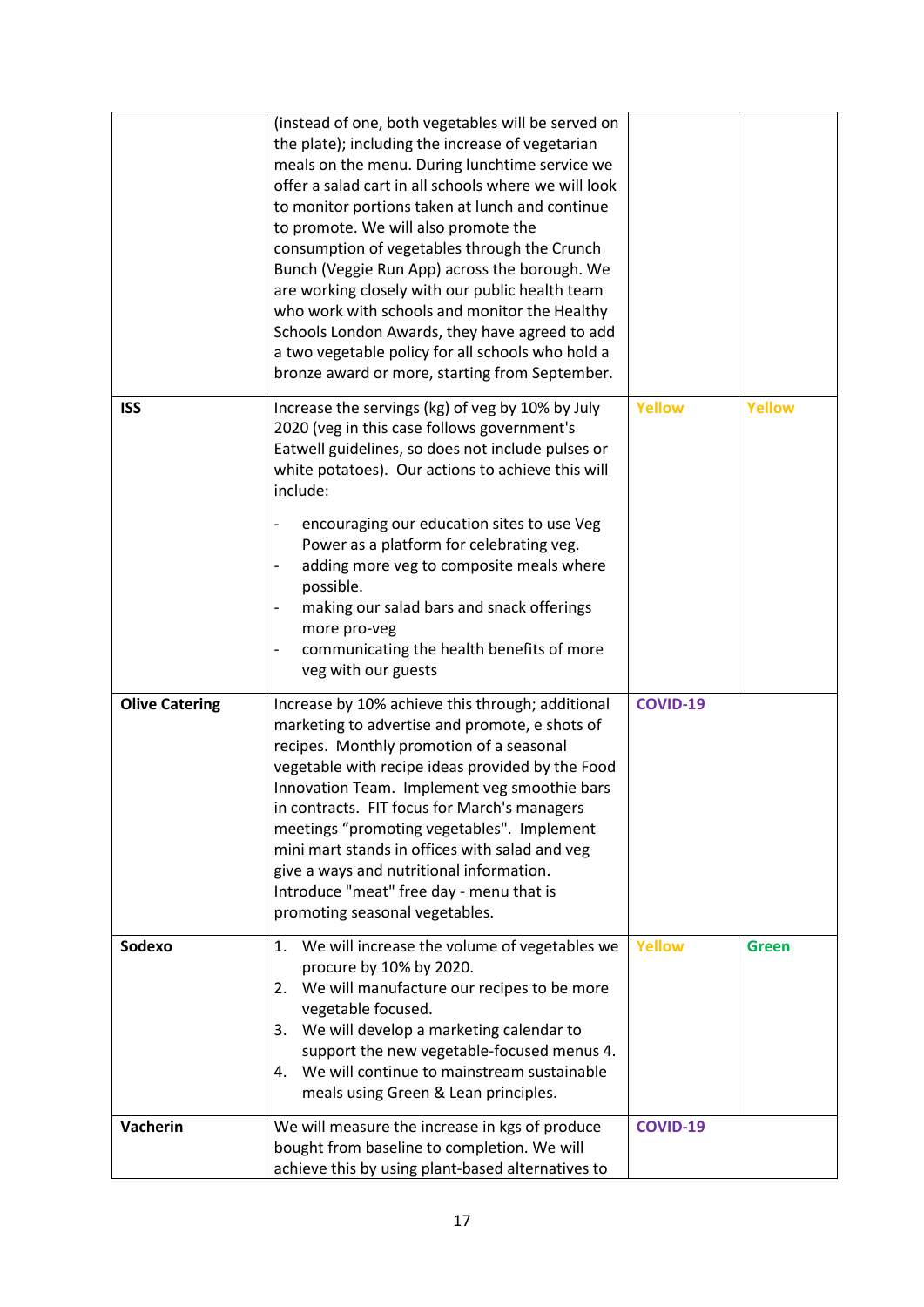|               | replace meat proteins and driving sales of plant<br>based meals                                                                                                                                    |                 |
|---------------|----------------------------------------------------------------------------------------------------------------------------------------------------------------------------------------------------|-----------------|
| <b>Vertas</b> | We will:                                                                                                                                                                                           | <b>COVID-19</b> |
|               | 1. Continue to develop our menus to ensure<br>that a minimum 6 varieties of vegetables and<br>salads are available each week in our<br>customer's meal experience.                                 |                 |
|               | 2. Add extra vegetables to composite dishes on<br>our menus including our 'Life on the Veg' and<br>'Pulse' menu specials.                                                                          |                 |
|               | 3. Offer fresh homemade soup as a daily special<br>during the winter months in High Schools<br>which are made from a vegetable base.                                                               |                 |
|               | Deliver 15 'What's My Name?' student<br>4.<br>engagement activity events.                                                                                                                          |                 |
|               | 5. Create a Vegan menu offer.                                                                                                                                                                      |                 |
|               | Use pupil reward stickers to encourage pupils<br>6.<br>to eat more vegetable base products e.g. 'I<br>ate my vegetables' and 'I tried something<br>new today' to promote vegetable<br>consumption. |                 |
|               | Expand our use of our 'Healthier options<br>7.<br>stickers' to include items which contain at<br>least one portion of vegetables.                                                                  |                 |
|               | Through social medial, promote weekly<br>8.<br>positive vegetable messages and features<br>around our menus, recipes, Peas please<br>pledge and our planned marketing &<br>promotional activities  |                 |

#### **Out of Home – high street restaurant chains**

*6% (the proportion of our cumulative portion total contributed by our hight street restaurant chain pledgers)*

**The sector during Covid-19:** Much like those pledgers in catering, Covid-19 has had a hardhitting impact on the casual dining sector. Most pubs and restaurants remained closed between March 23rd and 4th July, with the hospitality sector experiencing a 90% loss in revenues during the lockdown. Although some have been able to open or partially reopen from July onwards, the outlook remains uncertain. This was the first year of reporting for the majority of our restaurant pledgers, but it has been encouraging to see work continue to redevelop menus even if the pandemic has delayed the planned launches of veg-initiatives for many.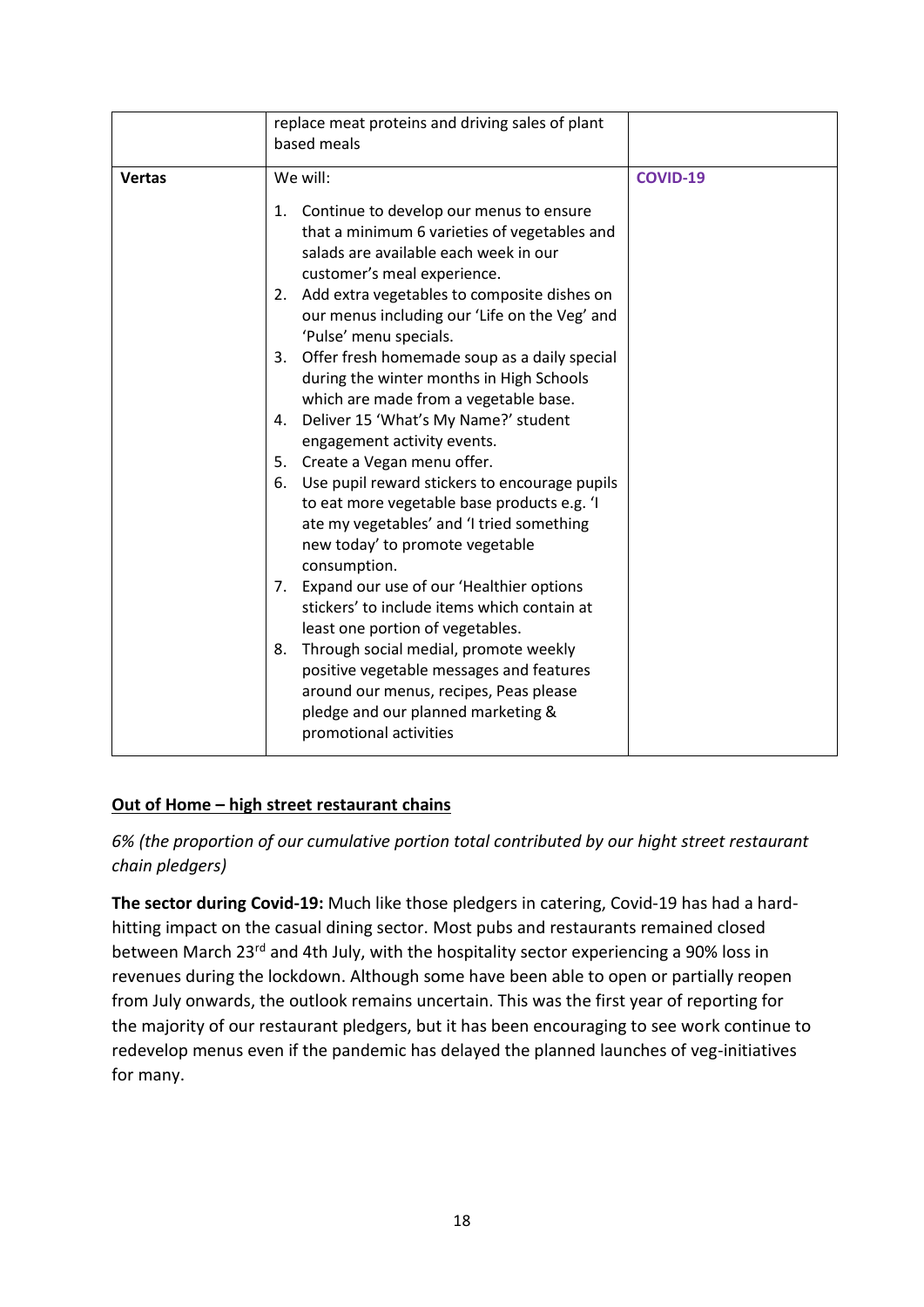| <b>Pledgers</b>      | Pledge                                               | <b>Traffic light</b> |                |
|----------------------|------------------------------------------------------|----------------------|----------------|
|                      |                                                      | <b>Progress</b>      | <b>Portion</b> |
| <b>Greggs PLC</b>    | 100% of Greggs soup and leaf-based meal salads       | <b>COVID-19</b>      |                |
|                      | will provide at least one portion of veg. We         |                      |                |
|                      | commit to grow the LFL volume each year              |                      |                |
|                      | between January 2018 and October 2020.               |                      |                |
|                      | Through these ranges we will sell an additional 15   |                      |                |
|                      | million portions of veg over the period from         |                      |                |
|                      | January 2018 to October 2020. 50% of Greggs          |                      |                |
|                      | cold sandwiches will provide half a portion of       |                      |                |
|                      | veg. Increased use of veg and salad will be a new    |                      |                |
|                      | strategic criterion for New Product Development.     |                      |                |
| <b>S A Brains</b>    | Increase Kids meals by a portion of<br>1.            | <b>COVID-19</b>      |                |
|                      | vegetables to 2 portions, working on basis           |                      |                |
|                      | where we sell a kids meal we can implement           |                      |                |
|                      | an increased portion of veg portions where           |                      |                |
|                      | relevant.                                            |                      |                |
|                      | 2. We will train and raise awareness of our pub      |                      |                |
|                      | staff in the importance of veg consumption           |                      |                |
|                      | through our menu development and annual              |                      |                |
|                      | rollout programme. We will educate all Pub           |                      |                |
|                      | personnel on the active promotion of the             |                      |                |
|                      | Peas please programme including education            |                      |                |
|                      | around food waste reduction.                         |                      |                |
|                      | Develop a veg customer awareness campaign            |                      |                |
|                      | through signalling on menus.                         |                      |                |
| <b>Ask Italian</b>   | Ask Italian is included in the 2019 Soil Association | Grey                 | Grey           |
|                      | Out To Lunch league table, and as part of            |                      |                |
|                      | our commitments we are ensuring that all             |                      |                |
|                      | children's meals include at least 2 portions of      |                      |                |
|                      | veg through kids starter 'Kids Vegetable Stick &     |                      |                |
|                      | Bread Soldiers' which includes vegetables            |                      |                |
|                      | sticks and a tomato dip and by offering peas with    |                      |                |
|                      | every main. With our pledge, we commit               |                      |                |
|                      | to aiming for continuous progress to increase the    |                      |                |
|                      | portions of veg serve to children every              |                      |                |
|                      | year. We will review this with Peas Please each      |                      |                |
|                      | year so that we can keep track on our                |                      |                |
|                      | initiatives and progress.                            |                      |                |
| <b>Brewers Fayre</b> | Brewers Fayre is included in the 2019 Soil           | Grey                 | Grey           |
| (Whitbread)          | Association Out To Lunch league table, and as        |                      |                |
|                      | part of our ongoing commitments we will              |                      |                |
|                      | continue to ensure that our children's meals         |                      |                |
|                      | include at least 2 portions of veg, through our      |                      |                |
|                      | new menu developments that will be launched          |                      |                |
|                      | around the autumn of 2019. The menu                  |                      |                |
|                      | development will include a range of initiatives      |                      |                |
|                      | such as veg starters and a minimum of 1 veg          |                      |                |
|                      | portion in the main meal item, extra hidden veg      |                      |                |
|                      | and potentially offering more vegetarian options.    |                      |                |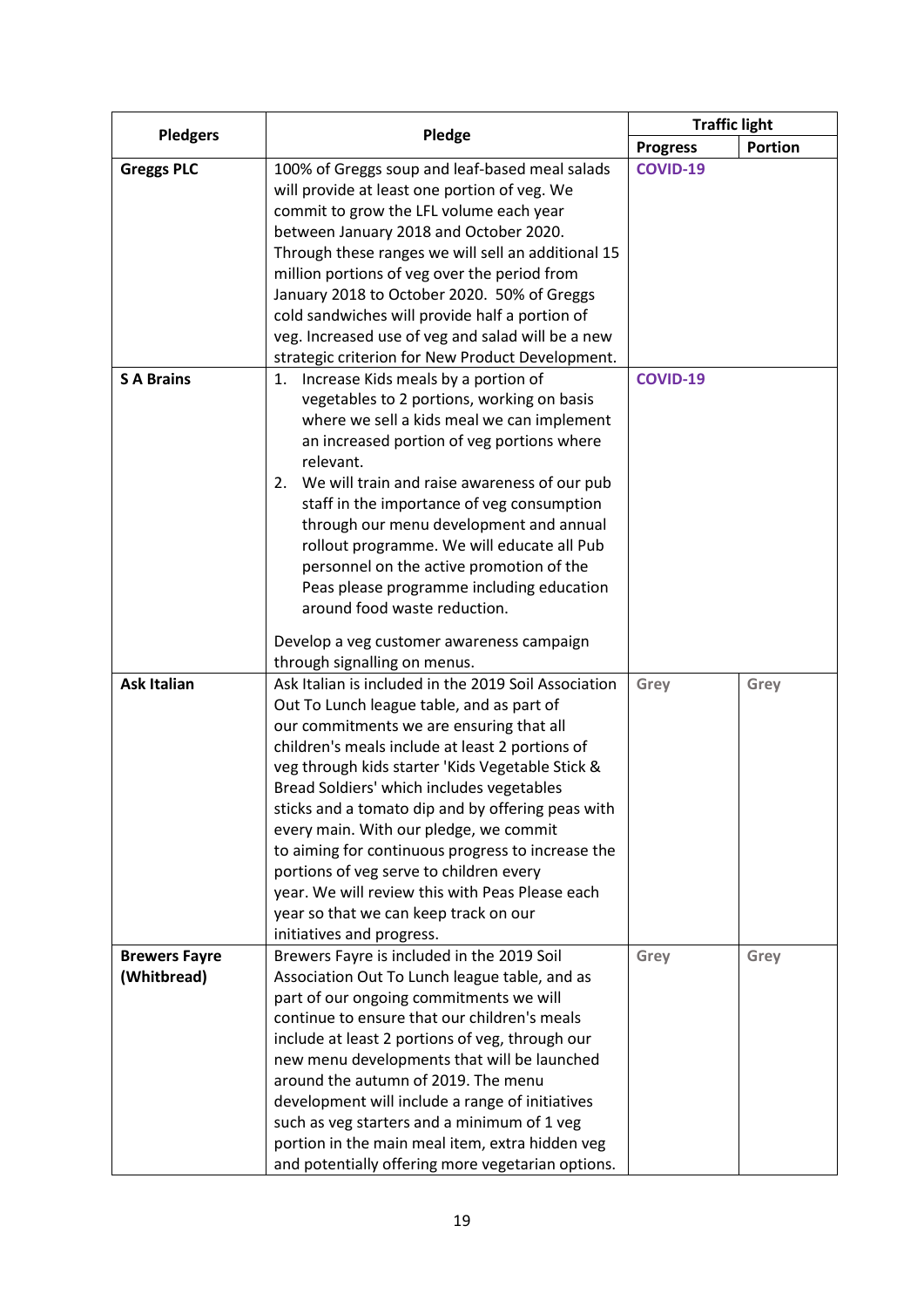|                     | With our pledge, we commit to continuous           |      |      |
|---------------------|----------------------------------------------------|------|------|
|                     | progress to increase the portions of veg we serve  |      |      |
|                     | to children every year. We will review this with   |      |      |
|                     | Peas Please each year so that we can keep track    |      |      |
|                     | on our initiatives and progress.                   |      |      |
| Giraffe             | Giraffe is included in the 2019 Soil Association   | Grey | Grey |
|                     | Out To Lunch league table, and as part of our      |      |      |
|                     | commitments we will ensure that all children's     |      |      |
|                     | meals include at least 2 portions of veg, through  |      |      |
|                     | for example veg crudité s or 2 veg portions in the |      |      |
|                     | main meal item (for example a full portion of      |      |      |
|                     | peas, broccoli with every main). We commit to      |      |      |
|                     | implement this new menu by June 2020. With         |      |      |
|                     | our pledge, we commit to aiming for continuous     |      |      |
|                     | progress to increase the portions of veg we serve  |      |      |
|                     | to children every year. We will review this with   |      |      |
|                     | Peas Please each year so that we can keep track    |      |      |
|                     | on our initiatives and progress.                   |      |      |
| Harvester           | Harvester is included in the 2019 Soil Association | Grey | Grey |
| (Mitchells &        | Out To Lunch league table, and as part of our      |      |      |
| <b>Butlers)</b>     | commitments we are ensuring that our children's    |      |      |
|                     | meals include at least 2 portions of veg, through  |      |      |
|                     | veg starters and a minimum of 1 veg portion in     |      |      |
|                     | the main meal item and through our free salad      |      |      |
|                     | bar for children. This means every child gets at   |      |      |
|                     | least 2 portions of veg with every meal. Because   |      |      |
|                     | this is already something we are doing, for our    |      |      |
|                     | pledge we commit to aiming for continuous          |      |      |
|                     | progress to increase the portions of veg we make   |      |      |
|                     | available to children every year. We will review   |      |      |
|                     | this with Peas Please each year so that we can     |      |      |
|                     | keep track on our initiatives and progress.        |      |      |
| <b>Hungry Horse</b> | Hungry Horse is included in the 2019 Soil          | Grey | Grey |
| (Greene King)       | Association Out To Lunch league table, and we      |      |      |
|                     | are committing to working towards ensuring that    |      |      |
|                     | all of our children's menus can include            |      |      |
|                     | at least two portions of vegetables. We are        |      |      |
|                     | planning a new menu for spring 2020                |      |      |
|                     | including redesigning our side options to enable   |      |      |
|                     | parents to choose more than one                    |      |      |
|                     | vegetable side and will explore other              |      |      |
|                     | opportunities within our menu redevelopment to     |      |      |
|                     | get more veg on the plate in children's meals. We  |      |      |
|                     | will review this with Peas Please so               |      |      |
|                     | that we can keep track on our initiatives and      |      |      |
|                     | progress.                                          |      |      |
| Ikea                | IKEA Food is included in the 2019 Soil Association | Grey | Grey |
|                     | Out To Lunch league table, and as part of our      |      |      |
|                     | commitments we are ensuring that all children's    |      |      |
|                     | meals include at least 2 portions of veg, through  |      |      |
|                     | both veg crudité s and a minimum of 1 veg side     |      |      |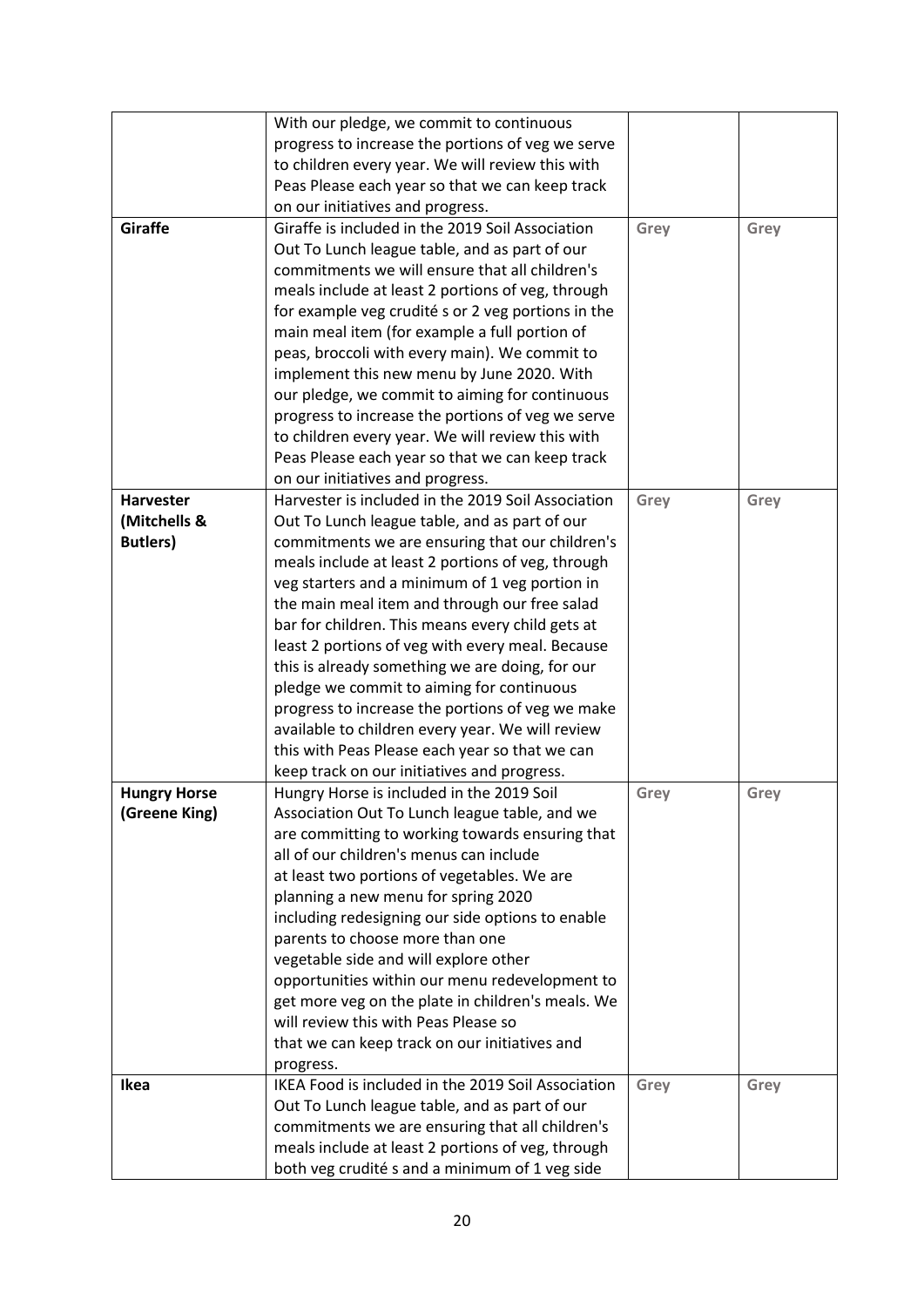|                 | and veg within the main meal item. All of our                                                       |      |      |
|-----------------|-----------------------------------------------------------------------------------------------------|------|------|
|                 | children's meals are aligned with PHE's                                                             |      |      |
|                 | nutritional guidelines, and we also offer free veg                                                  |      |      |
|                 | baby pouches in our restaurants for all of IKEA                                                     |      |      |
|                 | customers. We started our new menus in                                                              |      |      |
|                 | September 2018 and hope to increase the                                                             |      |      |
|                 | amount of veg in children's meals by 6million                                                       |      |      |
|                 | portions per year through these menus. With our                                                     |      |      |
|                 | pledge, we commit to aiming for continuous                                                          |      |      |
|                 | progress to increase the portions of veg we make                                                    |      |      |
|                 | available to children every year. We will review                                                    |      |      |
|                 | this with Peas Please each year so that we can                                                      |      |      |
|                 | keep track on our initiatives and progress.                                                         |      |      |
| JD Wetherspoons | Wetherspoons is included in the 2019 Soil                                                           | Grey | Grey |
|                 | Association Out To Lunch league table, and as                                                       |      |      |
|                 | part of our commitments we are ensuring that                                                        |      |      |
|                 | our children's meals include at least 2 portions of                                                 |      |      |
|                 | veg. We already have 2 portions as an option                                                        |      |      |
|                 | with all "bigger appetite" dishes and most                                                          |      |      |
|                 | "smaller appetite" dishes and plan to review how                                                    |      |      |
|                 | the default can be improved. We are also due                                                        |      |      |
|                 | to trial a free "carrot bag" early 2020, as well as                                                 |      |      |
|                 | menu redevelopment to get more "hidden" veg                                                         |      |      |
|                 | included. With our pledge, we commit to aiming                                                      |      |      |
|                 | for continuous progress to increase the                                                             |      |      |
|                 | portions of veg we serve to children every year.                                                    |      |      |
|                 | We will review this with Peas Please each year                                                      |      |      |
|                 | so that we can keep track on our initiatives and                                                    |      |      |
|                 | progress.                                                                                           |      |      |
| Leon            | Leon is included in the 2019 Soil Association Out                                                   | Grey | Grey |
|                 | To Lunch league table, and as part of                                                               |      |      |
|                 | our commitments we are ensuring that our                                                            |      |      |
|                 | children's meals include at least 2 portions                                                        |      |      |
|                 | of veg. Because children's' meals are only a small                                                  |      |      |
|                 | proportion of our sales, we would like                                                              |      |      |
|                 | to commit to an overall increase in servings of                                                     |      |      |
|                 |                                                                                                     |      |      |
|                 | veg.<br>With our pledge, we commit to aiming for                                                    |      |      |
|                 | continuous progress to increase the portions                                                        |      |      |
|                 | of veg in our menus every year. We will review                                                      |      |      |
|                 | this with Peas Please each year so that                                                             |      |      |
|                 | we can keep track on our initiatives and progress.                                                  |      |      |
| <b>Prezzo</b>   | Prezzo is included in the 2019 Soil Association                                                     |      |      |
|                 | Out To Lunch league table, and as part of                                                           | Grey | Grey |
|                 |                                                                                                     |      |      |
|                 | our commitments we are ensuring that all                                                            |      |      |
|                 | children's meals include at least 2 portions of<br>veg, through for our free 2 portions of broccoli |      |      |
|                 | and peas with every main meal. The 2                                                                |      |      |
|                 |                                                                                                     |      |      |
|                 | portions of veg we offer are optional but do not                                                    |      |      |
|                 | compete with free chips or potatoes, and                                                            |      |      |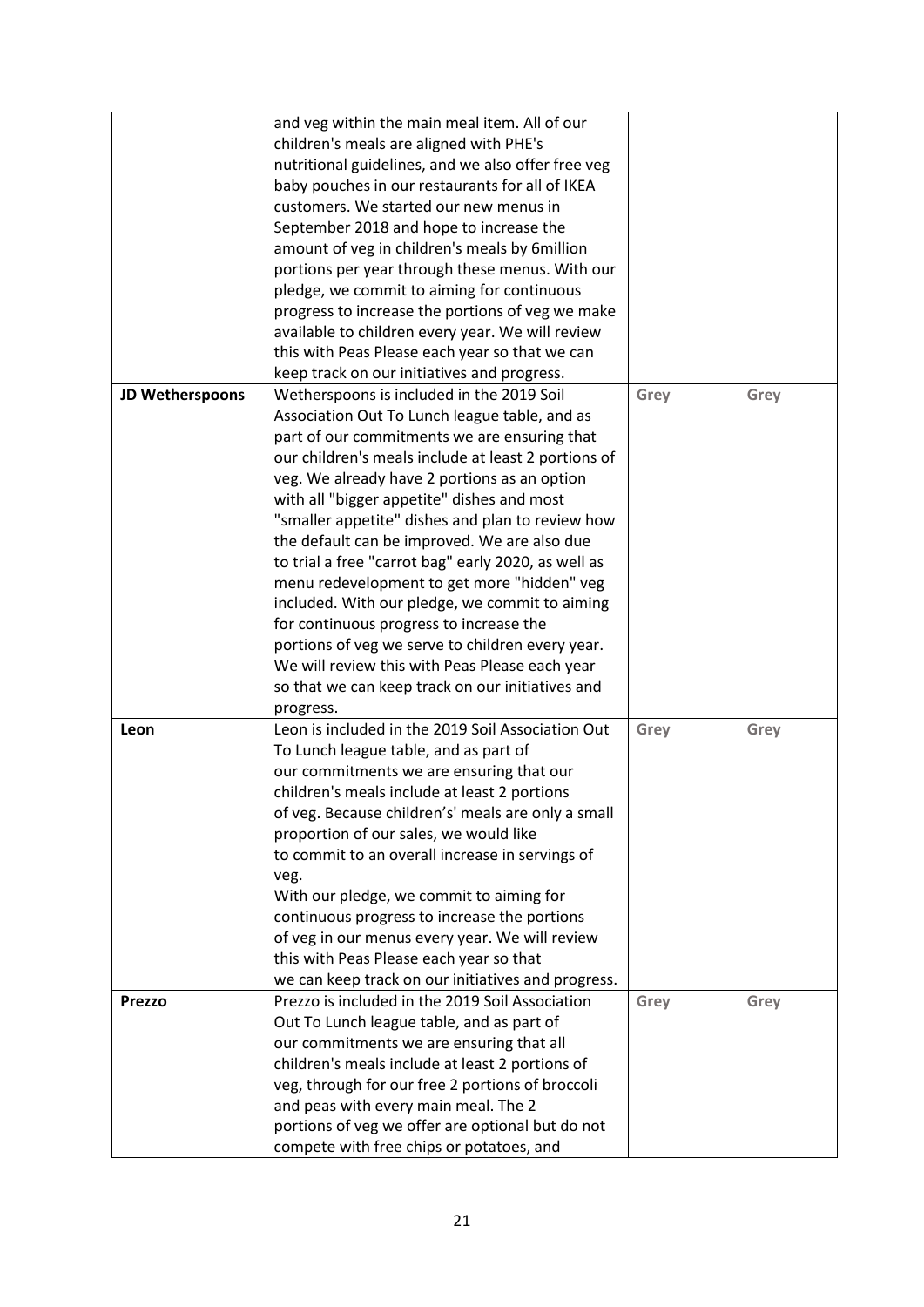|              | we commit to work towards maximising the<br>uptake of this option with our guests.<br>With our pledge, we commit to aiming for<br>continuous progress to increase the portions<br>of veg we serve to children every year. We will<br>review this with Peas Please each year so<br>that we can keep track on our initiatives and<br>progress.                                                                                                                                                                                                                   |      |      |
|--------------|----------------------------------------------------------------------------------------------------------------------------------------------------------------------------------------------------------------------------------------------------------------------------------------------------------------------------------------------------------------------------------------------------------------------------------------------------------------------------------------------------------------------------------------------------------------|------|------|
| <b>Zizzi</b> | Zizzi is included in the 2019 Soil Association Out<br>To Lunch league table, and as part of our<br>commitments we are ensuring that all children's<br>meals include at least 2 portions of veg, through<br>both veg crudité s and a minimum of 1 veg<br>portion in the main meal item (pizza). With our<br>pledge, we commit to aiming for continuous<br>progress to increase the portions of veg we make<br>available to children every year. We will review<br>this with Peas Please each year so that we can<br>keep track on our initiatives and progress. | Grey | Grey |

#### **Event spaces, workplaces and public procurers**

*0.1% (the proportion of our cumulative portion total contributed by our event spaces, workplace and public procurer pledgers)*

**The sector during Covid-19**: The closure of many offices, canteens and event spaces has affected many organisations in this sector. The shift to online teaching methods in universities and the low uptake of school meals by children as schools and universities resumed teaching in the Autumn is likely to also be hampering canteens getting back to normal with hot meal provision, with the challenges looking set to continue into 2021.

| <b>Pledgers</b>                                                     | Pledge                                                                                                                                                                                                                                                                                                                                                                                                                                                                     |                 | <b>Traffic light</b> |
|---------------------------------------------------------------------|----------------------------------------------------------------------------------------------------------------------------------------------------------------------------------------------------------------------------------------------------------------------------------------------------------------------------------------------------------------------------------------------------------------------------------------------------------------------------|-----------------|----------------------|
|                                                                     |                                                                                                                                                                                                                                                                                                                                                                                                                                                                            | <b>Progress</b> | <b>Portion</b>       |
| <b>Cardiff and Vale</b><br><b>University Health</b><br><b>Board</b> | 1. Aim to set the highest standard possible for<br>healthy eating for staff and non-patient food<br>supporting the healthy choice as the easy choice.<br>Develop a key emphasis and healthy eating<br>business model to encourage and ensure more<br>fresh vegetable intake, including:<br>a. Stir fry pasta dishes, theatre-style cooked fresh<br>in front of the customers incorporating up to<br>eight fresh vegetables and spices in every stir fry<br>and pasta dish. | Yellow          | Green                |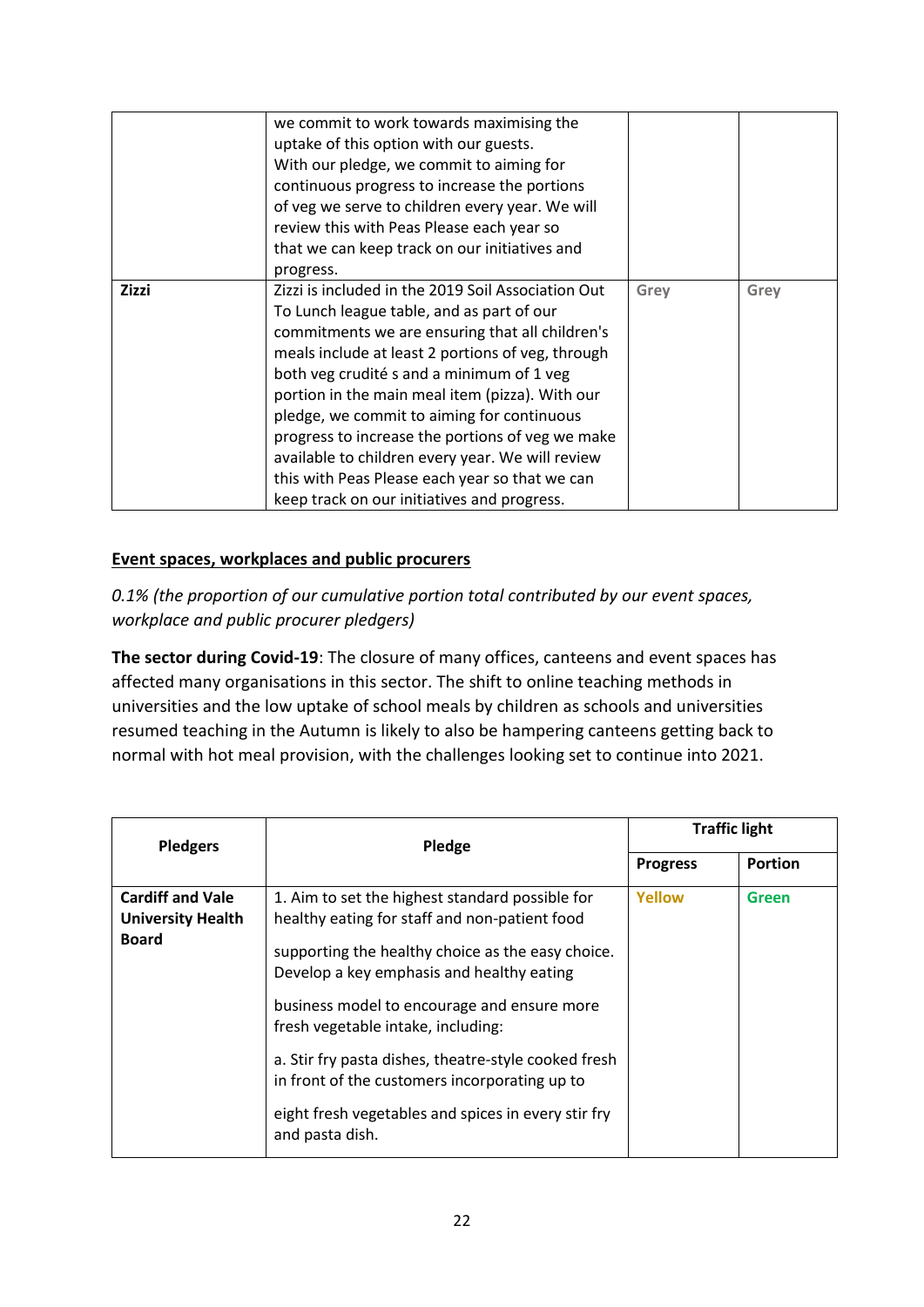|                                                   | b. BBQ marinated meats to go into artisan bread<br>accompanied with a fresh rainbow salad                                                                                                                                                                                                                                                                                                                                                                                                                                                                                                                                                                                                                                                                                        |                 |                                 |
|---------------------------------------------------|----------------------------------------------------------------------------------------------------------------------------------------------------------------------------------------------------------------------------------------------------------------------------------------------------------------------------------------------------------------------------------------------------------------------------------------------------------------------------------------------------------------------------------------------------------------------------------------------------------------------------------------------------------------------------------------------------------------------------------------------------------------------------------|-----------------|---------------------------------|
|                                                   | c. Our home-made sandwiches containing a<br>minimum of three vegetables: tomato, lettuce<br>and                                                                                                                                                                                                                                                                                                                                                                                                                                                                                                                                                                                                                                                                                  |                 |                                 |
|                                                   | courgettes in a fresh-baked artisan bread.                                                                                                                                                                                                                                                                                                                                                                                                                                                                                                                                                                                                                                                                                                                                       |                 |                                 |
|                                                   | 2. In addition, we will advertise within the Health<br>Board and display the winning Peas Please poster                                                                                                                                                                                                                                                                                                                                                                                                                                                                                                                                                                                                                                                                          |                 |                                 |
|                                                   | on hospital screens and in GP surgeries.                                                                                                                                                                                                                                                                                                                                                                                                                                                                                                                                                                                                                                                                                                                                         |                 |                                 |
| <b>Dynamic Earth</b>                              | We will increase and promote the range of veg &<br>salad available in our server & salad bars. We will<br>also make veg snack options available. Finally, we<br>will increase the amount of veg in all our soups,<br>which currently contain 50-80g per serving, to<br>ensure that each serving contains 100g of veg.<br>Through this range of actions, we aim to increase<br>the amount of veg that we serve each day by<br>10%.                                                                                                                                                                                                                                                                                                                                                | <b>COVID-19</b> |                                 |
| <b>PwC/BaxterStorey</b>                           | Through a robust programme of innovation and<br>marketing, including pop-ups, events and<br>seasonal promotions, we commit to increasing<br>the overall percentage of veg purchased across                                                                                                                                                                                                                                                                                                                                                                                                                                                                                                                                                                                       | <b>Green</b>    | <b>Green</b>                    |
|                                                   | the PwC UK estate to 25% by June 2020.                                                                                                                                                                                                                                                                                                                                                                                                                                                                                                                                                                                                                                                                                                                                           |                 |                                 |
| <b>University of West</b><br>London (UWL)         | We will increase servings of vegetables by<br>1.<br>10% across the Geller College restaurant,<br>students' union, and Elior's university<br>restaurant. This will be achieved by recipe<br>development and pro-veg promotions on<br>site.<br>The University of West London (UWL) will<br>2.<br>also focus on vegetables as a key food<br>category for sustainability and health within<br>the education of students studying Culinary<br>Arts and Professional Cookery at UWL's<br>London Geller College of Tourism and<br>Hospitality.<br>Students will also be asked to take an online<br>3.<br>course around sustainable and healthy food,<br>with a focus on why vegetables are an<br>important part of the solution.<br>Approximately 60 students will take this<br>course. | <b>Orange</b>   | Does not<br>currently<br>report |
| <b>Aramark Robert</b><br><b>Gordon University</b> | Increase the servings (kg) of veg by 10% by July<br>2020 (veg in this case follows government's                                                                                                                                                                                                                                                                                                                                                                                                                                                                                                                                                                                                                                                                                  | Grey            | Grey                            |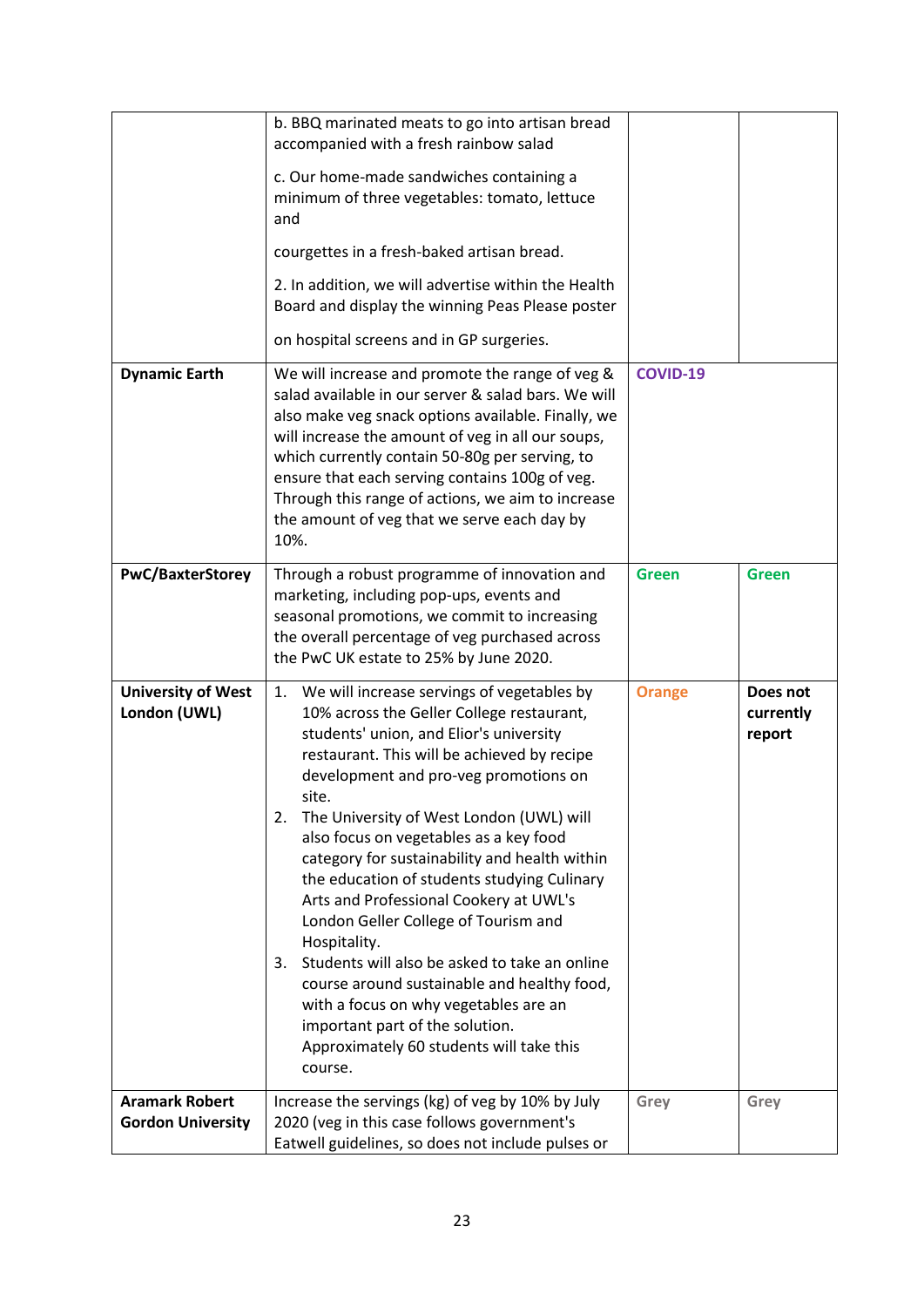|                                                       | white potatoes). Our actions to achieve this will<br>include:<br>adding more veg to composite meals where<br>possible.<br>making our salad bars and snack offerings<br>more pro-veg<br>communicating the health benefits of more veg<br>with our guests                                                                                                                                                                            |      |      |
|-------------------------------------------------------|------------------------------------------------------------------------------------------------------------------------------------------------------------------------------------------------------------------------------------------------------------------------------------------------------------------------------------------------------------------------------------------------------------------------------------|------|------|
| <b>Aramark</b><br><b>University of</b><br>Westminster | Increase the servings of veg by 10% by July 2020<br>(veg in this case follows government's Eatwell<br>guidelines, so does not include pulses or white<br>potatoes). Our actions to achieve this will<br>include:<br>adding more veg to composite meals through<br>discounts on a meal deal- adding a seasonal<br>Hero Salad on to our hot counters as a bolt-<br>on offer                                                          | Grey | Grey |
|                                                       | making our salad bars and snack offerings<br>more pro-veg<br>communicating the health benefits of more veg<br>with our guests through our YouTube channel,<br>social media, traditional physical marketing and<br>verbal engagement                                                                                                                                                                                                |      |      |
| <b>Edinburgh School</b><br>of Food and Wine           | 1. We will Commit to 1 Monthly School class<br>(unpaid) using only Plant Based Ingredients.<br>2. We will amend our Corporate Menu Selector<br>to include 50% Plant Based meals.<br>Offer our Six Weeks Plant Based course to<br>3.<br>the market together with additional one day<br>classes of Plant Based and Vegetarian.                                                                                                       | Grey | Grey |
| Twickenham                                            | All hospitality menus will be served with at<br>1.<br>least two vegetable portions and all menus<br>offered will have a suitable plant-based<br>alternative.<br>2. Twickenham will commit to ensuring that<br>25% of the concourse food product range will<br>be plant based. In addition to this, the public<br>catering food offer will always include at least<br>4 vegan options at all events within<br>Twickenham's control. | Grey | Grey |
| <b>University of South</b><br>Wales (USW)             | By 2021 we aim to increase our vegetable<br>1.<br>offering at Stilts which is our main food<br>outlet on USW's Treforest campus by 10%<br>and 15% by 2023. We will do this by including<br>two portions of vegetables into main meals<br>as standard, offering more vegetable based                                                                                                                                                | Grey | Grey |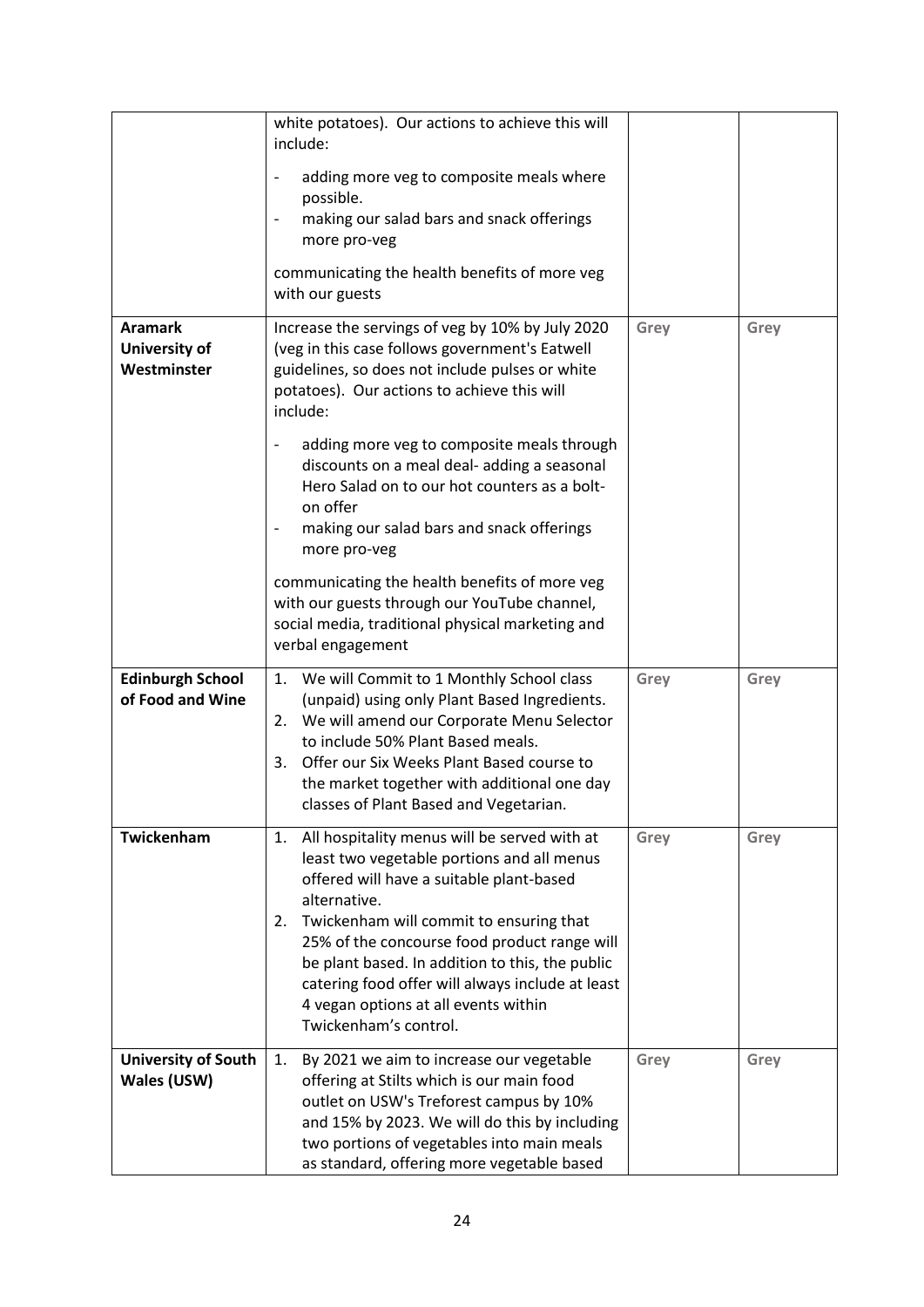| options on the salad bar, offering a free veg    |  |
|--------------------------------------------------|--|
| side with every main meal, and improving the     |  |
| marketing to offer all customers an option to    |  |
| swap Chips or other deep fried products with     |  |
| a vegetable alternative such as salad or         |  |
| vegetables. Another focus will be on the         |  |
| proportion of vegetables that we use in our      |  |
| meat based dishes and also a greater             |  |
| emphasis on meat free Mondays where we           |  |
| will explore vegetable based dishes such as      |  |
| Cauliflower Cheese, Vegetable Chilli opposed     |  |
| to meat alternatives that are currently very     |  |
| popular with Flexitarian/Vegetarian/Vegan        |  |
| customers.                                       |  |
| To tie in with the commitments at our main<br>2. |  |
| campus in Treforest we will roll out the         |  |
| incentives to all other food outlets across the  |  |
| USW catering estate from 2021.                   |  |
|                                                  |  |

# **Manufacturers & Wholesalers**

*9.6% (the proportion of our cumulative portion total contributed by our manufacture and wholesaler pledgers)*

**The sector during Covid-19:** A mixed picture. While the closure of the Out-of-home sector and concurrent rise in take-home grocery sales benefitted many manufacturers (with sales of frozen food particularly strong during the pandemic), many wholesalers saw demand from school, restaurant and catering contracts collapse virtually overnight having to furlough many staff as a result.

| <b>Pledgers</b>  | Pledge                                                                                                                                                                                                                                                                                                                                                                                                                                                                                                                                                                                 |                 | <b>Traffic light</b> |
|------------------|----------------------------------------------------------------------------------------------------------------------------------------------------------------------------------------------------------------------------------------------------------------------------------------------------------------------------------------------------------------------------------------------------------------------------------------------------------------------------------------------------------------------------------------------------------------------------------------|-----------------|----------------------|
|                  |                                                                                                                                                                                                                                                                                                                                                                                                                                                                                                                                                                                        | <b>Progress</b> | Portion              |
| <b>Birds Eye</b> | Increase consumption volume by 2% in 2018<br>1.<br>through:<br>Increasing the range of veg based<br>a.<br>products by 25% year on year.<br>Investing in consumer-facing messages<br>b.<br>on veg products and their benefits (30%<br>increase in spend year on year).<br>Overcoming barriers to consumption of<br>C.<br>veg through promoting frozen<br>vegetables (less waste, easy prep, no<br>seasonality).<br>Increasing the total number of veg<br>d.<br>discount promotions available online and<br>in-store year on year.<br>. Increase the proportion of the ready meals<br>2. | <b>Green</b>    | <b>Green</b>         |
|                  | range which provide at least one portion of                                                                                                                                                                                                                                                                                                                                                                                                                                                                                                                                            |                 |                      |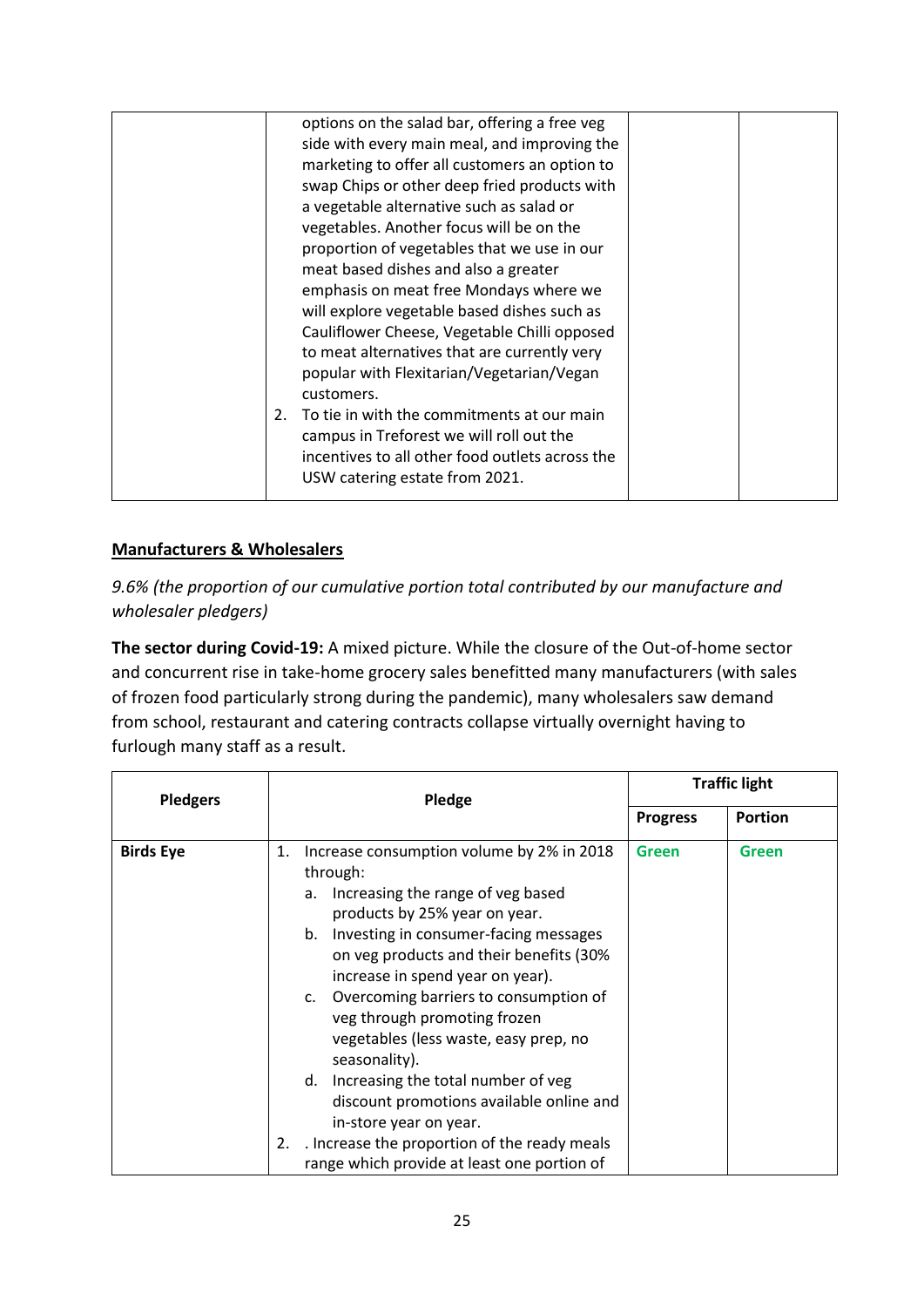|                  | veg, and invest resources to develop and<br>advertise new meal ranges that contain at<br>least two portions of veg.<br>Show children enjoying vegetables in a new<br>3.<br>advertising campaign to make veg more<br>desirable and relevant to children.                                                                                                                                                                                                                                                                                                                                                                                                                                                                                                                                                                                                                                                                                                                                                                                                                                |                 |                                 |
|------------------|----------------------------------------------------------------------------------------------------------------------------------------------------------------------------------------------------------------------------------------------------------------------------------------------------------------------------------------------------------------------------------------------------------------------------------------------------------------------------------------------------------------------------------------------------------------------------------------------------------------------------------------------------------------------------------------------------------------------------------------------------------------------------------------------------------------------------------------------------------------------------------------------------------------------------------------------------------------------------------------------------------------------------------------------------------------------------------------|-----------------|---------------------------------|
| <b>Mars</b>      | By October 2018 relaunch the UK Dolmio<br>1.<br>website with updated recipe suggestions<br>page which encourages increased vegetable<br>consumption including recipes that contain<br>two of the 5-a-day per serving. By October<br>2020, update further recipe suggestions to<br>increase vegetable consumption. By 2021, in<br>line with packaging changes or new product<br>launches, our on-pack recipe suggestions will<br>encourage increased vegetable consumption.<br>Provide a 'healthy meal' option in our<br>2.<br>canteens each lunchtime that includes two<br>of your 5-a-day with no additional cost for<br>the two portions of vegetables.<br>3. Each year we serve over 40 million Food<br>3.<br>Service meals. We will encourage menus that<br>include two of the 5-a-day veg portions per<br>serving by:<br>a. Developing a new recipe book containing<br>two portions of veg per serving.<br>b. Use these recipes and our Peas Please<br>commitment at customer and industry trade<br>shows to demonstrate how easy it can be to<br>increase vegetable consumption. | <b>Yellow</b>   | Does not<br>currently<br>report |
| <b>Nestle UK</b> | Nestle UK commits to play our part to help<br>increase vegetable consumption and will ensure<br>that our meal recommendations developed for<br>our retail Maggi dry recipe mixes (e.g. Maggi So<br>Juicy), Maggi stock cubes and Maggi stock pots<br>suggest at least two portions of vegetables per<br>serving.<br>We pledge to update all of our retail stock and<br>dry recipe mix Maggi Meal recommendations to<br>include 2 portions of vegetables per serving (on-<br>pack and online) by the end of 2018.                                                                                                                                                                                                                                                                                                                                                                                                                                                                                                                                                                       | <b>Green</b>    | Does not<br>currently<br>report |
| <b>Bidfood</b>   | 1. Increase the vegetable options offered and<br>served to staff as meals and snacks, aiming for<br>two portions of veg to be included in a main<br>meal.<br>2. Bidfood Food Development team create recipe<br>suggestions for our customers. The Food<br>Development team will start to develop recipes                                                                                                                                                                                                                                                                                                                                                                                                                                                                                                                                                                                                                                                                                                                                                                               | <b>COVID-19</b> | <b>COVID-19</b>                 |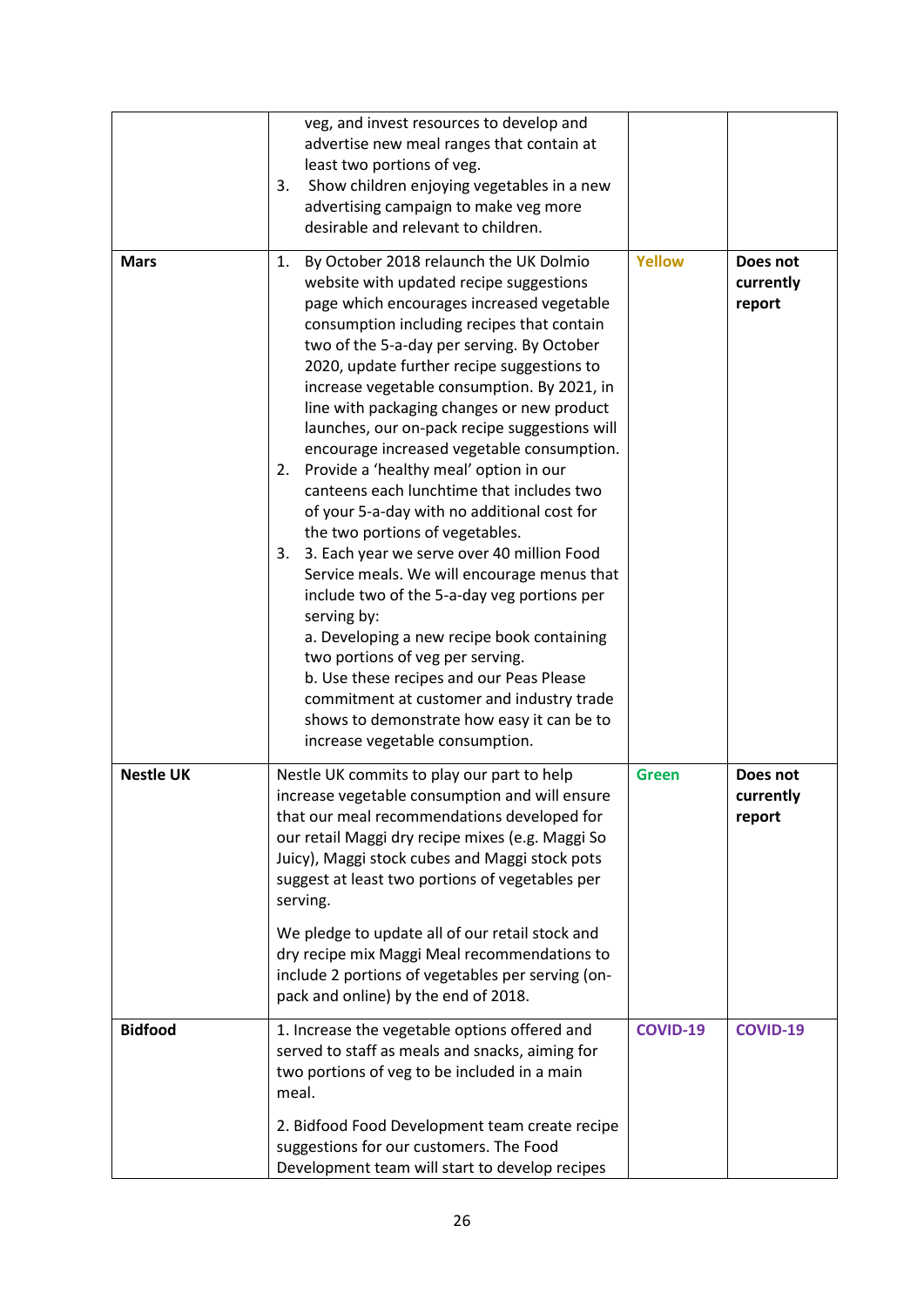|                           | that include a) hidden vegetables or b) swap<br>ingredients for vegetables.                                                                                                                                                                                                                                                                                                                                                                                                |               |               |
|---------------------------|----------------------------------------------------------------------------------------------------------------------------------------------------------------------------------------------------------------------------------------------------------------------------------------------------------------------------------------------------------------------------------------------------------------------------------------------------------------------------|---------------|---------------|
|                           | 3. Bidfood will establish a pro-vegetable<br>communication campaign through marketing<br>channels.                                                                                                                                                                                                                                                                                                                                                                         |               |               |
| <b>Castell Howell</b>     | 1. Commit to diving up veg sales across its<br>customer base in Wales and the West of England<br>through:                                                                                                                                                                                                                                                                                                                                                                  | <b>Yellow</b> | <b>Yellow</b> |
|                           | a. Engaging with key customers to promote Peas<br>Please.                                                                                                                                                                                                                                                                                                                                                                                                                  |               |               |
|                           | b. Promoting Castell Howell's Veg Pledge<br>through catalogues (printed and online).                                                                                                                                                                                                                                                                                                                                                                                       |               |               |
|                           | c. Training the sales team through face-to-face<br>promotion of our pledge by Food Cardiff.                                                                                                                                                                                                                                                                                                                                                                                |               |               |
|                           | d. Support our local authority clients to increase<br>veg consumption for children through the school<br>meal service.                                                                                                                                                                                                                                                                                                                                                     |               |               |
|                           | e. Promote Peas Please through our key sales<br>events and through social media.                                                                                                                                                                                                                                                                                                                                                                                           |               |               |
|                           | 2. Aim for 21 of Authentic Curries and World<br>Food Company's ready meal lines to contain a<br>minimum of one portion of veg.                                                                                                                                                                                                                                                                                                                                             |               |               |
| <b>GroentenFruit Huis</b> | The Dutch vegetable industry, united in the<br>GroentenFruit Huis (Fresh Produce Centre),<br>commits to focus on the innovation of products<br>and services in their business with the United<br>Kingdom, with the aim to increase consumption<br>and to promote a healthy diet, for children in<br>particular. Efforts will be continued to provide<br>more attractive, sustainable and high-quality<br>products, also in terms of packaging, labelling<br>and marketing. | <b>Yellow</b> | N/A           |
| <b>Puffin Produce</b>     | Further develop sustainable horticulture in<br>Wales and contribute to the development of a<br>Wales Horticulture Action Plan with Tyfu Cymru<br>by 2020. We will increase production of<br>vegetables in Wales by 50% by 2020                                                                                                                                                                                                                                             | <b>Yellow</b> | N/A           |
| <b>Mash Direct</b>        | Mash Direct will lead a promotional Eat them<br>1.<br>to defeat them event in Northern Ireland and<br>fund the provision of 45,000 school packs to<br>children in primary school (equivalent of<br>£10,000GBP). In addition to this, we will<br>focus on a different vegetable each week to<br>link in with the campaign and promote this<br>on social media every day. We will also hold                                                                                  | Grey          | Grey          |